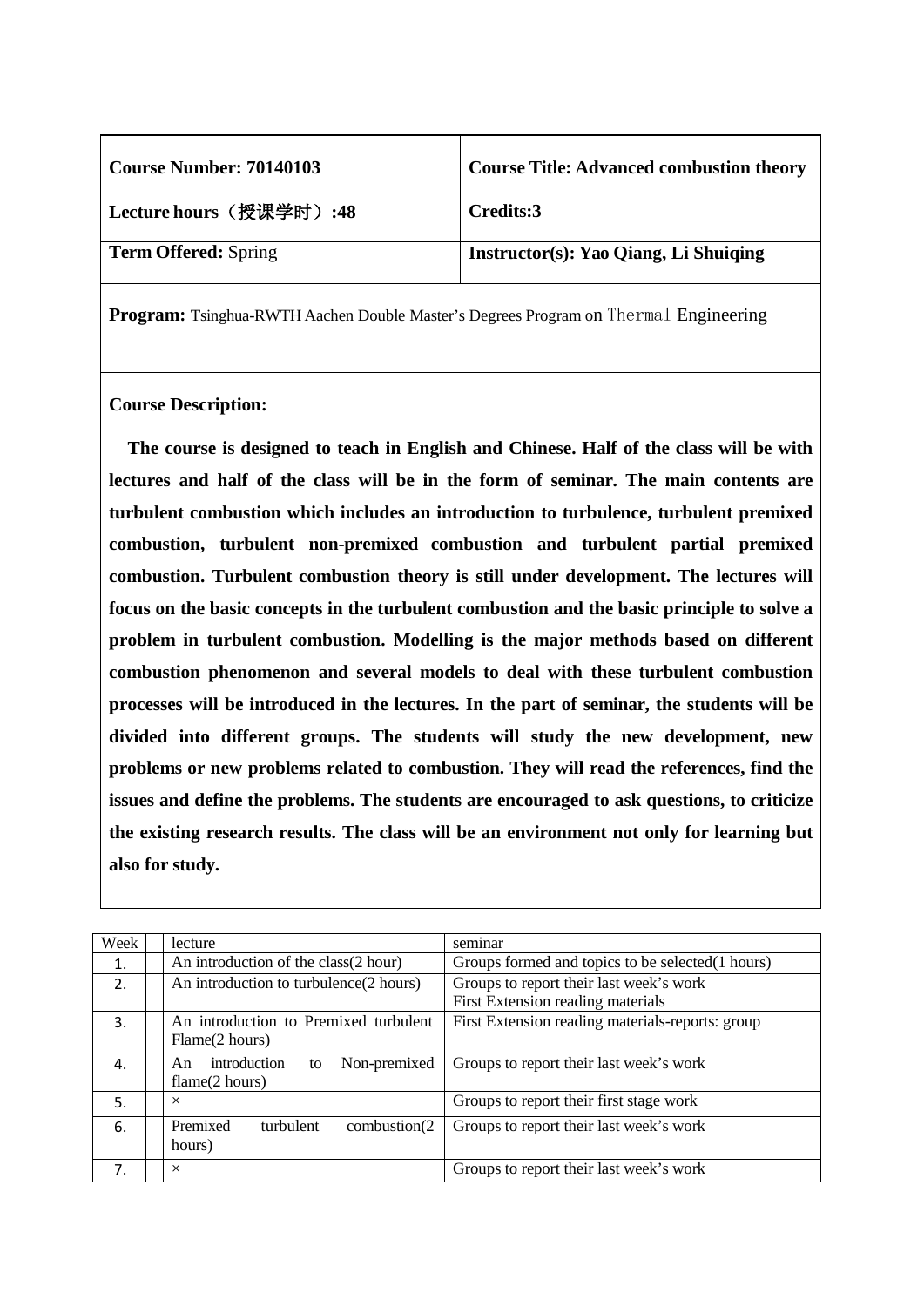|     |                                                     | $2nd$ Extension reading materials                                                      |
|-----|-----------------------------------------------------|----------------------------------------------------------------------------------------|
| 8.  | Premixed<br>combustion(2)<br>turbulent<br>hours)    | 2 <sup>nd</sup> Extension reading materials-reports: group                             |
| 9.  |                                                     | Groups to report their last week's work<br>2 <sup>nd</sup> Extension reading materials |
| 10. | $\times$                                            | Second stage report of the group work                                                  |
| 11. | Non premixed turbulent combustion(2)<br>hours)      | Groups to report their last week's work                                                |
| 12. | $\times$                                            | premixed<br>turbulent<br>combustion:<br>Non<br>extension<br>reading materials-reports  |
| 13. | Non premixed turbulent combustion(2<br>hours)       | Groups to report their last week's work                                                |
| 14. | $\times 7:20-9$ ; 45PM                              | turbulent combustion:<br>extension<br>Non premixed<br>reading materials-reports        |
| 15. | Partial premixed combustion                         | Groups to report their last week's work                                                |
| 16. | $\times$                                            | Final presentation (30 minutes presentation + 15<br>minutes discussion/group)          |
| 17. | Oral examination June 25 <sup>th</sup><br>Thursday. |                                                                                        |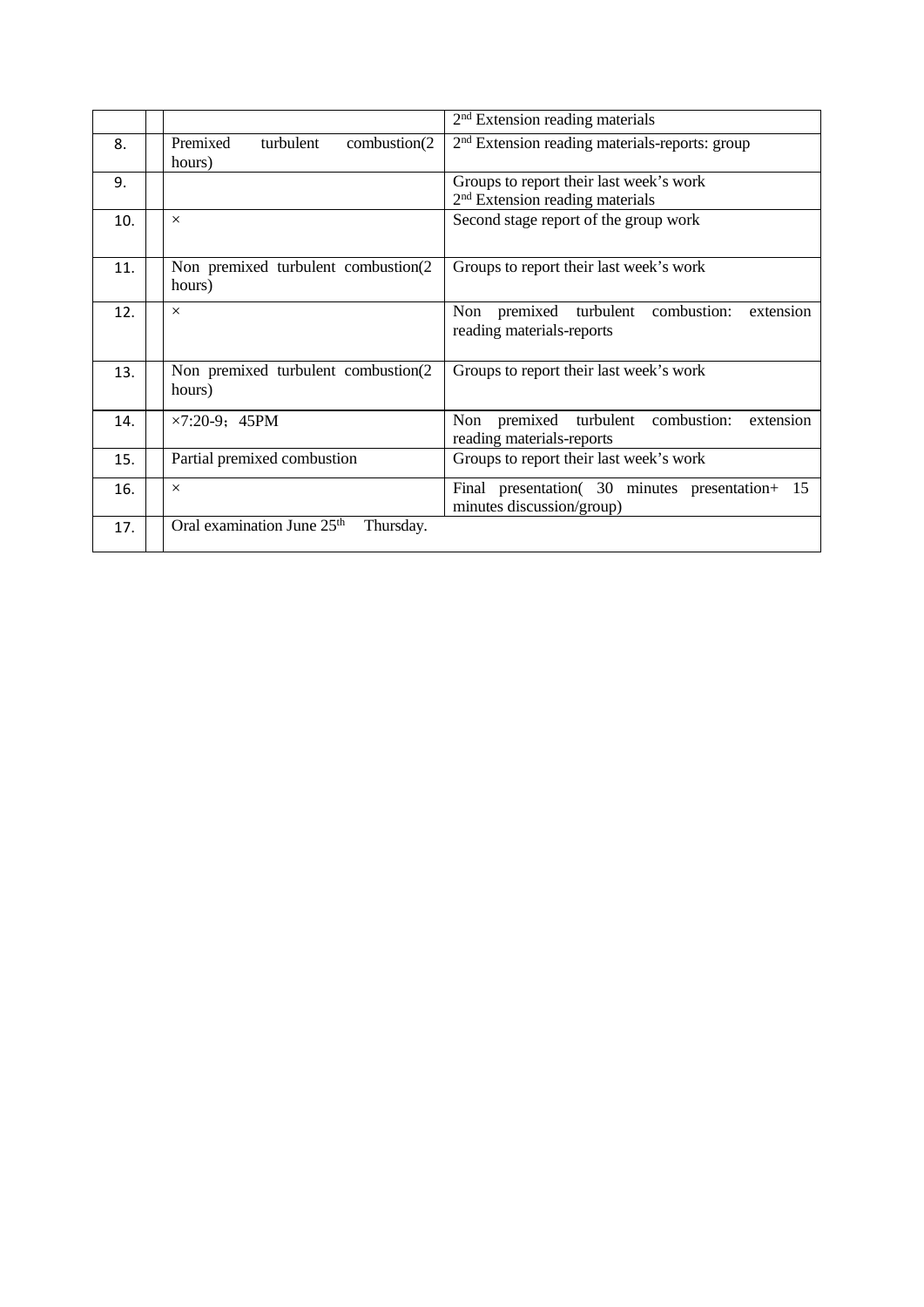| <b>Course Number: 80140032</b>                                                                                                                                                                                                                                                                                                                                                                         | <b>Course Title: Numerical</b><br><b>Methods</b><br>in<br><b>Heat</b><br><b>Transfer</b> |
|--------------------------------------------------------------------------------------------------------------------------------------------------------------------------------------------------------------------------------------------------------------------------------------------------------------------------------------------------------------------------------------------------------|------------------------------------------------------------------------------------------|
| Program:                                                                                                                                                                                                                                                                                                                                                                                               | <b>Term Offered: Fall</b>                                                                |
| <b>Instructor(s): Prof. David M. Christopher</b>                                                                                                                                                                                                                                                                                                                                                       |                                                                                          |
| <b>Course Description:</b><br>Course Objectives:<br>* To study numerical methods used for solving the Navier-Stokes equations and the energy equation for laminar<br>and turbulent flow in various geometries.<br>* To introduce widely-used commercial software used to solve the Navier-Stokes and energy equations (Fluent)                                                                         |                                                                                          |
| Course syllabus:<br>I. Types of Governing Equations and Boundary Conditions<br><b>II. Conduction Heat Transfer</b><br>A. Steady State One-Dimensional Conduction Finite Difference Concepts<br>B. Two-Dimensional Conduction Finite Difference Concepts<br>C. Boundary Fitted Coordinates<br>D. Transient Conduction<br>E. Commercial Heat Transfer Software, Fluent<br>F. Grid generation with Gambit |                                                                                          |
| <b>III.</b> Convection Heat Transfer<br>A. Governing Equations<br><b>B.</b> Turbulence<br>C. Natural Convection Heat Transfer<br>D. Convective Heat Transfer Analyses using Fluent<br>E. Convergence considerations                                                                                                                                                                                    |                                                                                          |
| <b>IV.</b> Advanced Topics<br>Radiation<br>А.<br>Two-Phase Flow (VOF method)<br>В.<br>$C_{\cdot}$<br>Porous Media<br>D.<br>Periodic Flows (turbomachinery)                                                                                                                                                                                                                                             |                                                                                          |
| Grading:<br>30% Homework<br>30% Research project<br>40% Final exam                                                                                                                                                                                                                                                                                                                                     |                                                                                          |
|                                                                                                                                                                                                                                                                                                                                                                                                        |                                                                                          |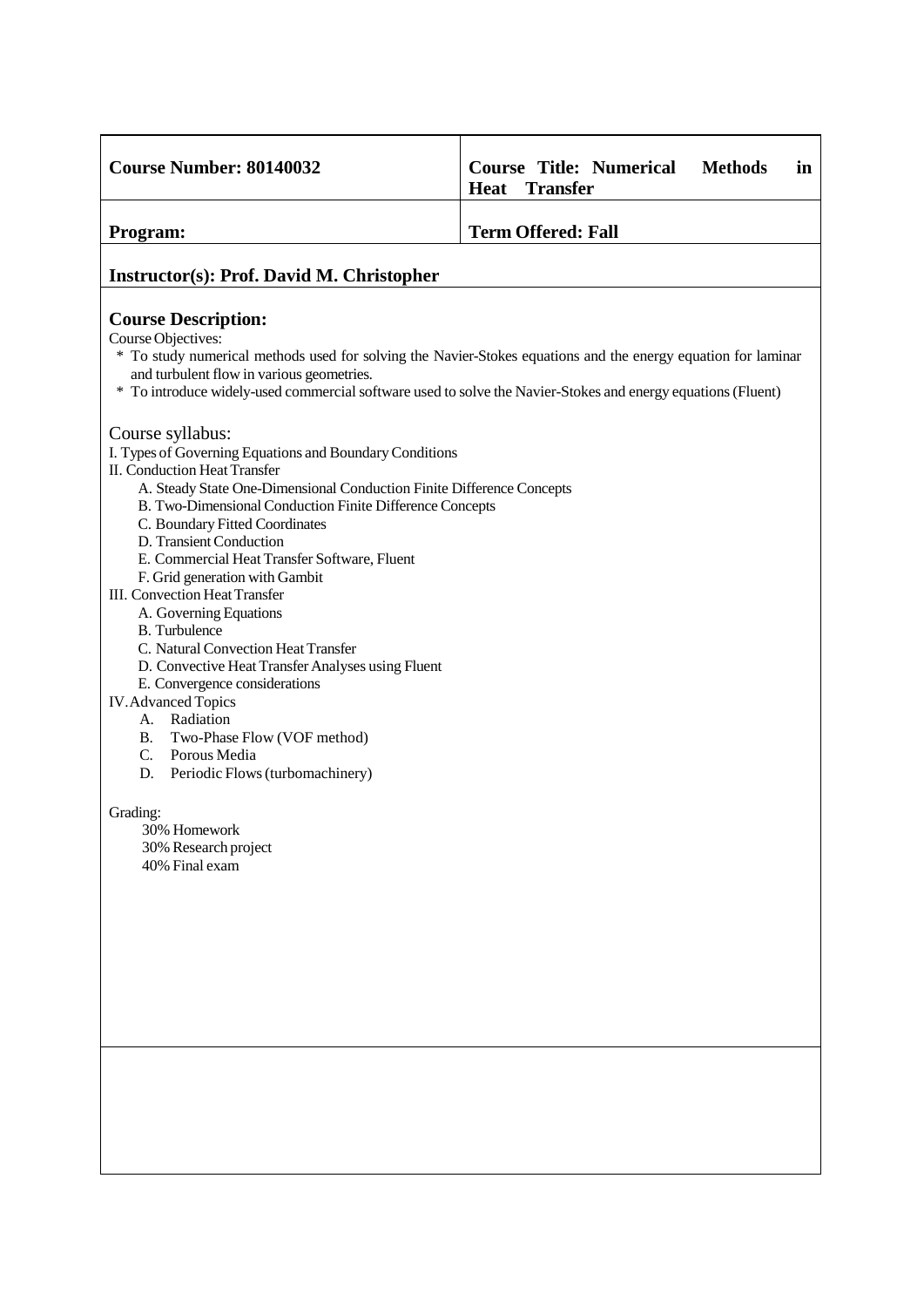| <b>Course Number: 80140072</b> | <b>Course Title: Principles of Coal Combustion</b><br><b>Pollutant Formation and Control</b> |
|--------------------------------|----------------------------------------------------------------------------------------------|
| Lecture hours (授课学时): 32       | <b>Credits: 2</b>                                                                            |
| <b>Term Offered: Autumn</b>    | <b>Instructor(s): Prof. ZHUO Yuqun</b>                                                       |

### **Course Description:**

Coal is the most important primary energy source in China. Its related pollution is also one of the biggest challenges in environment protection in China and even the world. This course covers all the major pollutants formed during coal combustion, including SO2, NOx, particulate matters, trace elements, and CO<sub>2</sub>, and focuses on:

- the environmental impacts of each pollutant;
- the fundamentals of pollutant formation in and after coal combustion;
- the mechanisms of pollutant removal and corresponding emission control technologies;
- the pros and cons of each technology in application;
- and, the future trends of emission control;

The aim of the course is to give students a comprehensive yet in-depth view on the environment protection efforts made by Chinese power industry.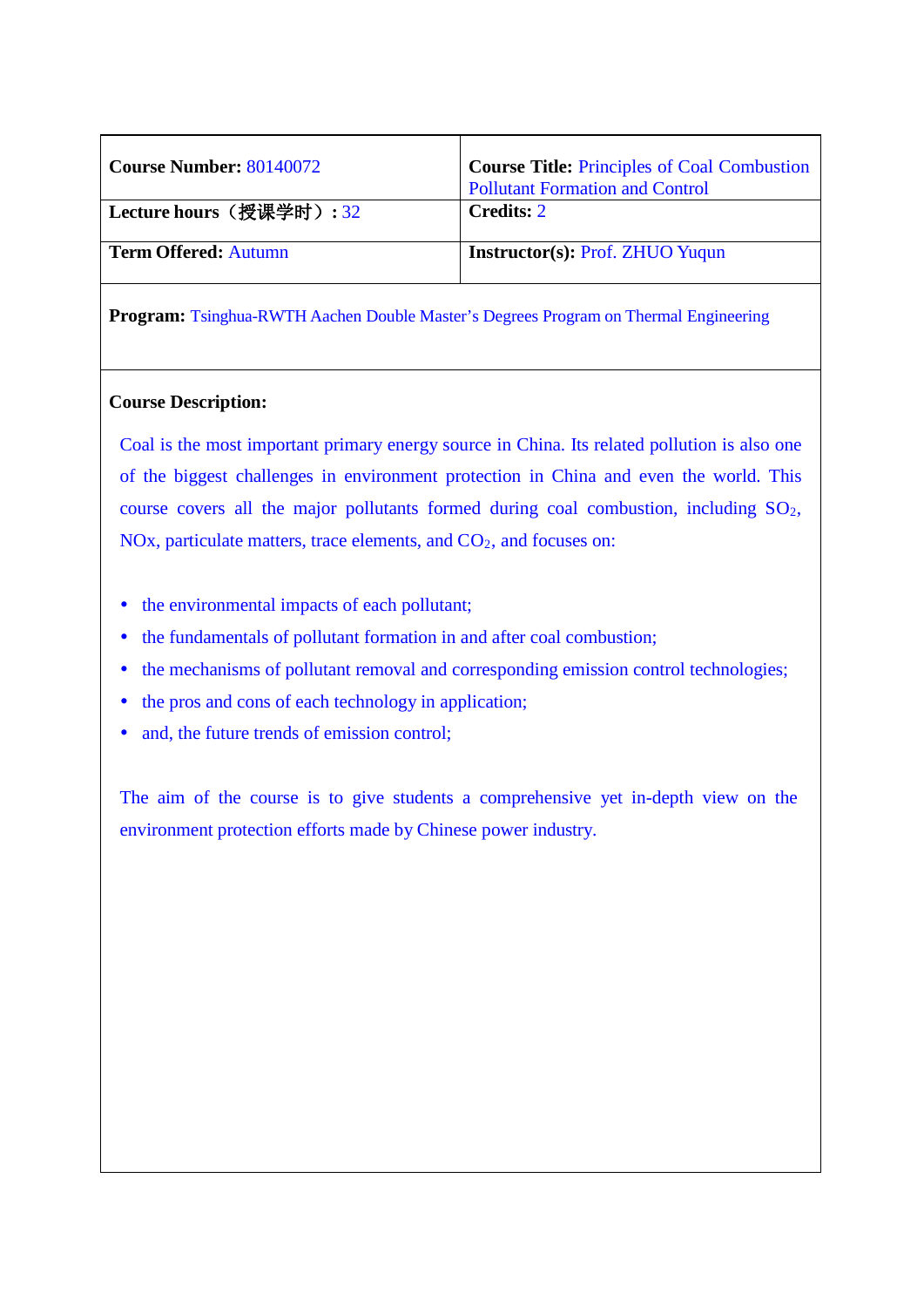| <b>Course Number:</b>                                                                                                                                                                                                                                                                                                                                                                                                                                                                                        | <b>Course Title:</b><br>Data Processing in Thermal Engineering |
|--------------------------------------------------------------------------------------------------------------------------------------------------------------------------------------------------------------------------------------------------------------------------------------------------------------------------------------------------------------------------------------------------------------------------------------------------------------------------------------------------------------|----------------------------------------------------------------|
| Lecture hours (授课学时): 32                                                                                                                                                                                                                                                                                                                                                                                                                                                                                     | <b>Credits: 2</b>                                              |
| <b>Term Offered: Spring</b>                                                                                                                                                                                                                                                                                                                                                                                                                                                                                  | <b>Instructor(s): Dr. Zhe Wang</b>                             |
| <b>Program:</b> Tsinghua-RWTH Aachen Double Master's Degrees Program on Thermal Engineering                                                                                                                                                                                                                                                                                                                                                                                                                  |                                                                |
| Course Description:<br>The course will provide an introduction for the data processing methods used in thermal<br>engineering measurement. The general outline of the course is as following:<br>Introduction<br>1.<br>Z Transform<br>2.<br><b>Fourier Transform</b><br>3.<br>3.1 Continuum Fourier Transform<br>3.2 Discrete Fourier Transform<br>3.3 Fast Fourier Transform<br>4. Radom Signal Processing<br>5. Analysis of Variance<br>6. Multi-variate linear regression<br>7. Artificial neural network |                                                                |
| 8. Wavelet Transform<br>9. Orthogonal Design<br>10. Partial Least Square                                                                                                                                                                                                                                                                                                                                                                                                                                     |                                                                |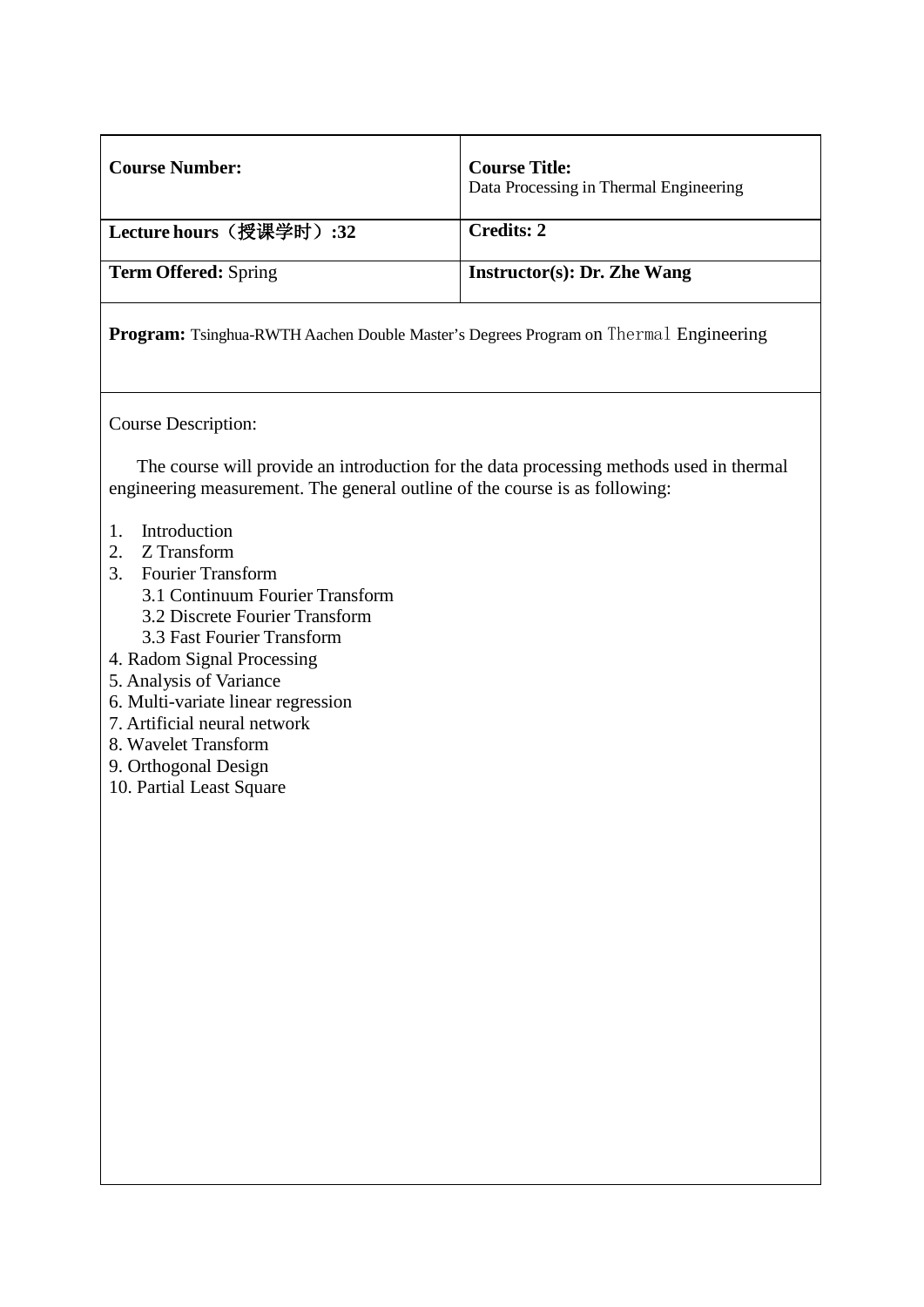| <b>Course Number: 80140172</b>                                                                                   | <b>Course Title:</b>            |
|------------------------------------------------------------------------------------------------------------------|---------------------------------|
|                                                                                                                  | <b>Flame and Gas Combustion</b> |
| <b>Program:</b><br>Tsinghua-RWTH Aachen<br>Double<br>Program on Thermal   Term Offered: Fall<br>Master's Degrees |                                 |
| Engineering                                                                                                      |                                 |
| Instructor(s): Prof. Hai ZHANG                                                                                   |                                 |
| Lecture hours (授课学时): 32                                                                                         | <b>Credits: 2</b>               |
|                                                                                                                  |                                 |

This course is on combustion science and technology, focusing on the flame and gas combustion. It covers and mathematically describes in detail various fundamental flame phenomena. It also emphasizes on chemical kinetics, which is essential to understand the non-equilibrium combustion processes and control mechanisms. The course not only covers the basic laws and phenomena related to chemical reaction, reaction rate and path, but also illustrates the importance and complexity of the role of chemical kinetics in combustion examples. The roles of chemical kinetics, together with molecular transport, aerodynamics, heat and mass transfer are discussed for the flame structure and dynamics of the laminar, turbulent, premixed and non-premixed flames. Through the course study, students are expected to more deeply understand the fundamentals of flames and gas combustion, including the reaction mechanisms and physical insights in the processes of flame propagation, ignition, stabilization and extinction, and pollutant formation. The course is divided into 11 chapters.

The first chapter is a general introduction of the course. Chapter 2 reviews equilibrium thermodynamics which relates the initial and final states of a chemical–reacting thermodynamic system; Chapter 3 examines the mechanisms and rates of these reactions, and illustrates the importance of the role of chemical kinetics in combustion with the examples of oxidation processes of some conventional fuels; and Chapter 4 discusses the non-equilibrium processes of heat, mass and momentum transport which non-uniformities in temperature, concentration and velocity exist in the flow, Chapter 5 presents the general governing equations for chemical-reacting flows and their application in some special cases.

Chapter 6 starts our study of combustion system by examining the structure of diffusion flames. In Chapter 7, we study the physical and mathematical description of the flame structure, laminar flame speed and its measurements of premixed flames, and discuss the principles of flame stabilization. In Chapter 8 the critical phenomena of ignition and extinction are analyzed, with physical and mathematical description. The aerodynamic response of convective and diffusive non-uniformities is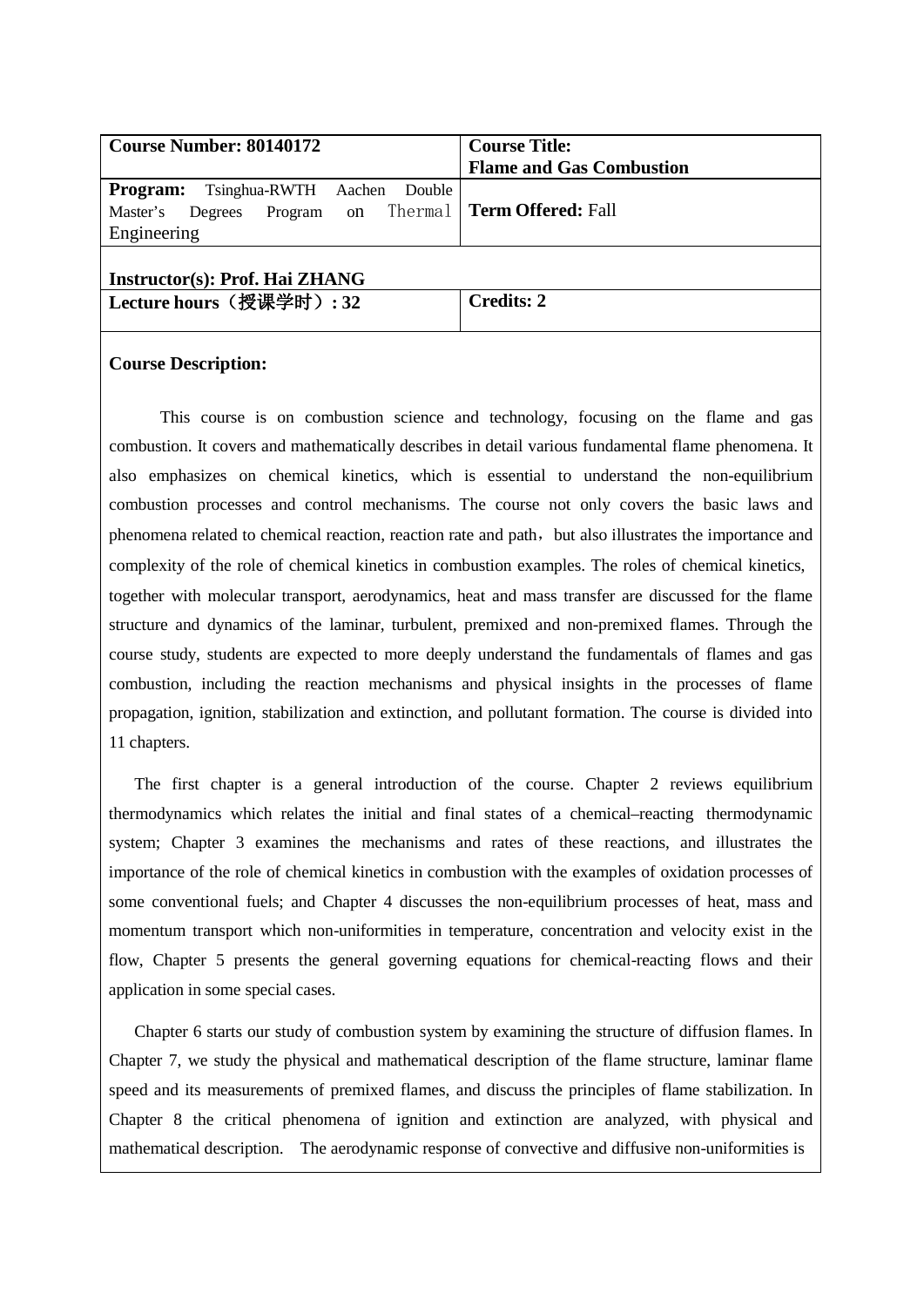studied in Chapter 9. Chapter 10 studies the flames in the turbulent flow. It discusses the turbulent effect on the flame structure, propagation and stabilization of premixed and non-premixed flames.

The course ends with Chapter 11 of the NOx Formation and Control, an application example of chemical kinetics and gas combustion.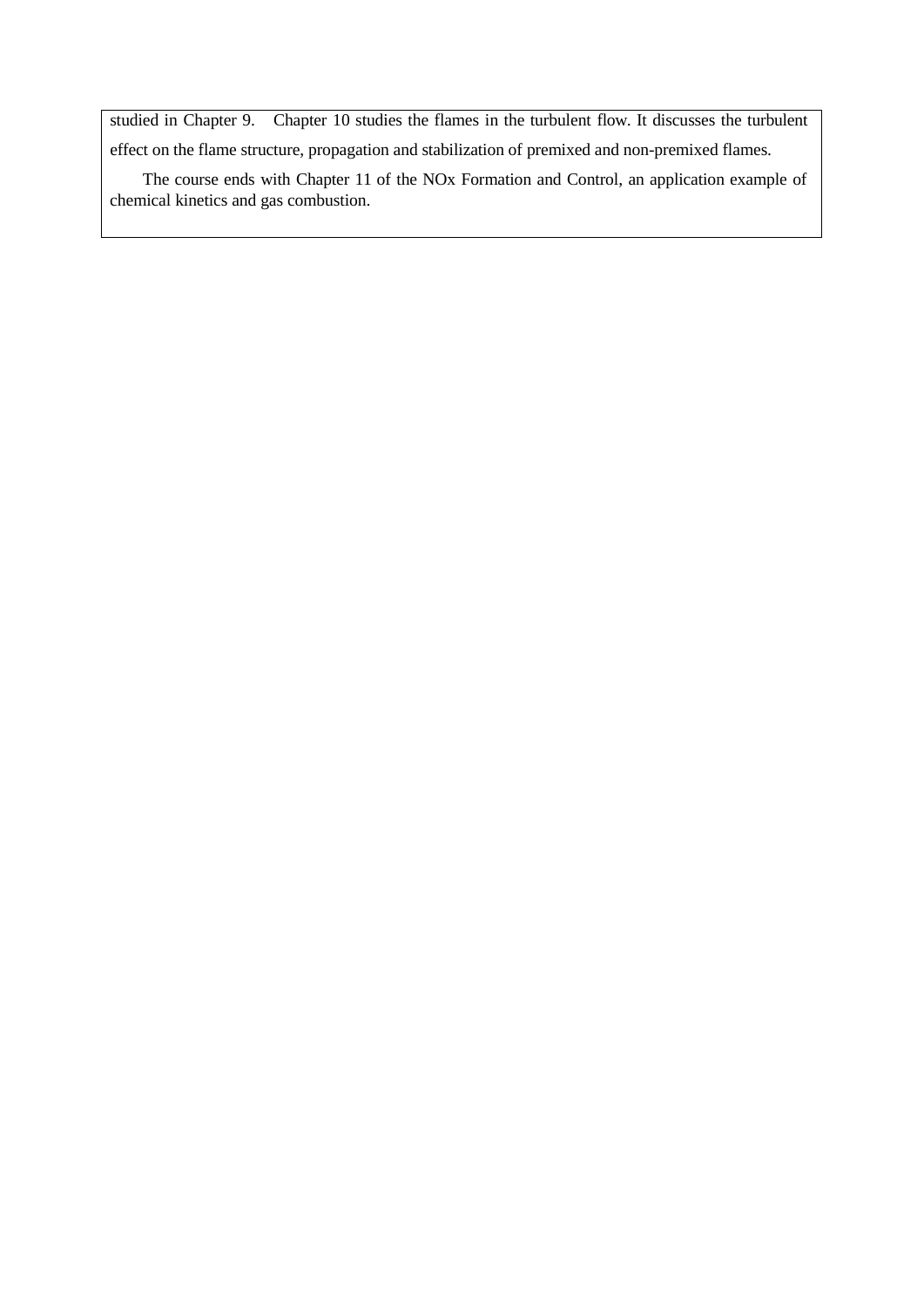| <b>Course Number: 80140232</b>                                                                                   | <b>Course Title:</b><br>Turbine:<br><b>Technologies</b><br><b>Key</b><br>Gas<br>and<br><b>Application</b> |
|------------------------------------------------------------------------------------------------------------------|-----------------------------------------------------------------------------------------------------------|
| <b>Program:</b><br>Tsinghua-RWTH<br>Aachen<br>Double<br>Program on Thermal<br>Master's<br>Degrees<br>Engineering | <b>Term Offered: Fall</b>                                                                                 |
| Instructor(s): Prof. Ren, Jing<br>Lecture hours (授课学时): 32                                                       | <b>Credits: 2</b>                                                                                         |

The course is aimed to provide the information of the key technologies regarding the stationary power generation gas turbine, and other turbine based systems aimed at zero-emission. The course will start with a short introduction to the history of the gas turbine and the clean energy system. The main part of the course includes the key technologies of turbine cooling, combustor and high temperature materials. The turbine system economics and operation is provided as the end part of the course to build up an overview concept of the gas turbine for the students. During the course, the students is asked to develop their own ideas on the key technologies of the gas turbine based on the innovation methodologies (Reverse engineering/SCAMPER/Six Hats and so on). As a main part of the course, the selected idea will be manufactured and tested on the test rig by the students in group. The general outline of the course is as following:

- 1. Introduction (history and features of the gas turbine)
- 2. Clean Energy System
	- 2.1 Simple and Combined Cycle
	- 2.2 Integrated Coal Gasification Combined Cycle (IGCC)
	- 2.3 Zero-emission Power (Oxyfuel, Hydrogen)
- 3. Key Technology of Turbine Cooling
	- 3.1 Basic Concept of Turbine Cooling
	- 3.2 Enhanced Internal Cooling
	- 3.3 Enhanced External Cooling
	- 3.4 Coupled Aero thermal Optimization
	- 3.5 Cooling idea: generation, evaluation and realization
- 4. Key Technology of Combustor
	- 4.1 Type and Feature of the Conventional Combustor
	- 4.2 Pre-mixed Combustion
	- 4.3 Multi-swirl Combustion
- 5. High Temperature Materials
	- 5.1 Super Alloy Development and Performance
	- 5.2 Protective Coating-Bond Coat and Top Coat
	- 5.3 Failure Mechanisms of Coating
- 6. Turbine System Economics and Operation (RAM)
	- 6.1 The Power Market Drivers
	- 6.2 Operating Strategies and Options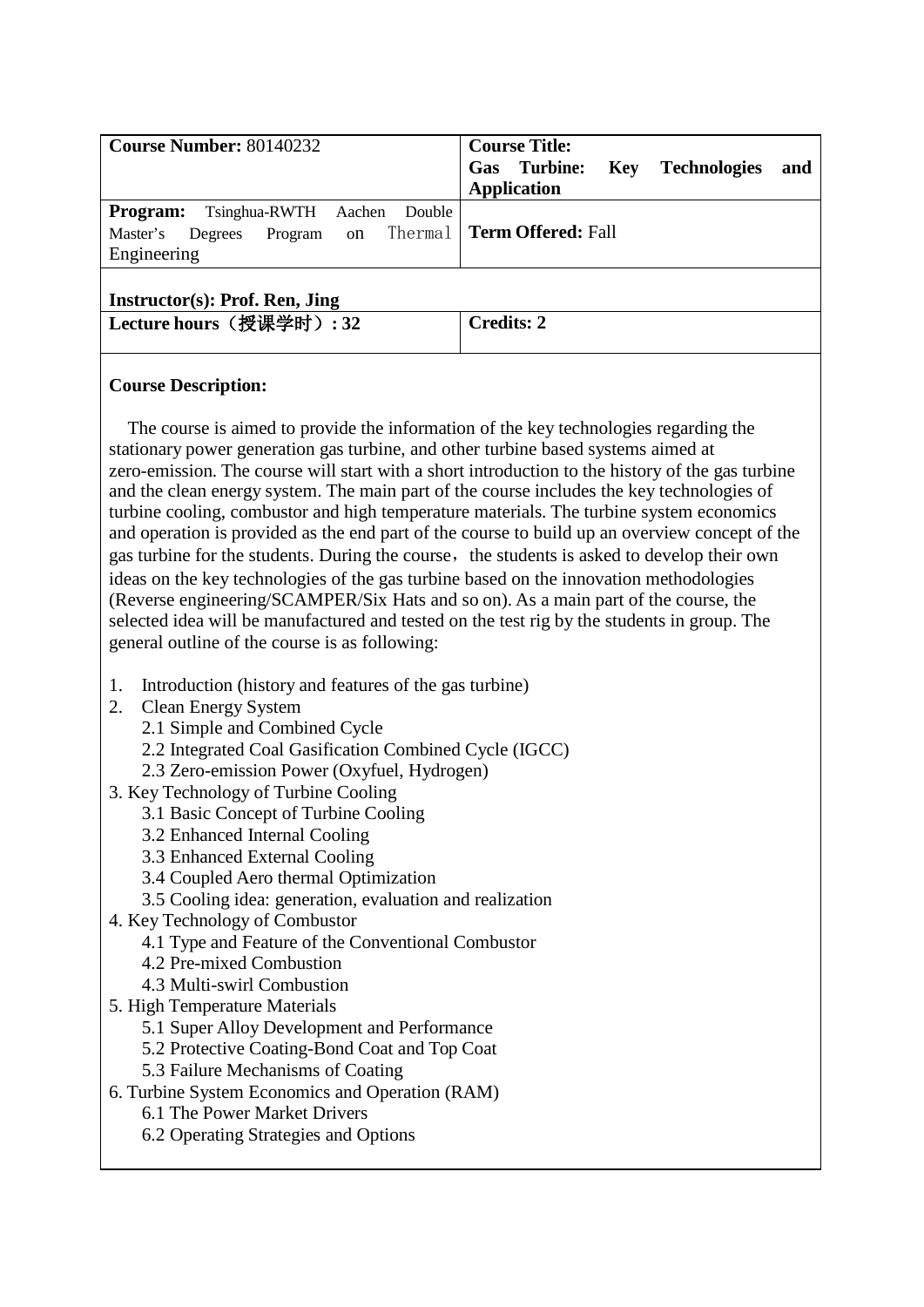| <b>Course Number: 80140242</b>                                              | <b>Course Title: Radiative Heat Transfer in</b><br><b>Participating Media</b> |
|-----------------------------------------------------------------------------|-------------------------------------------------------------------------------|
| <b>Program:</b><br>Program on Thermal<br>Degrees<br>Master's<br>Engineering | Tsinghua-RWTH Aachen Double   Term Offered: Autumn (as of 2018)               |

### **Instructor(s): Prof. Huaichun Zhou**

#### **Course Description:**

Radiative heat transfer is the main heat transfer mode in high temperature circumstances, especially in traditional energy utilization and power generation industry, as well as in modern technology fields such as utilization of solar energy as renewable energy resources, biomedical diagnostics via optoelectronic technologies, and is related to the key issue of global warming where the radiative heat from the sun transfers through the atmospheric space of the earth. In this course, the basic concepts and laws on radiation are briefly introduced, and then four major parts are organized to cover the main aspects of the topics of the course.

The first part deals with the concepts, theory, and simplifications related to traditional radiative heat transfer issues, such as the Radiative Transfer Equation (RTE) and the simplifications at some extreme cases, and optically-thin and –thick media.

The second part focuses on the solution of RTE numerically. This part is very useful for students to analyze qualitatively and quantitatively the radiative heat transfer problems in practice. Main methods, such as Discrete Ordinate method (DOM), Monte Carlo method (MCM), and DRESOR method, will be described fundamentally with computation codes for simple cases.

The third part is radiative properties of gases, particles and particle cloud suspended in the space, and solid surfaces. For the gas radiative properties, the development of high-resolution spectral databases, the main spectral models such as Narrow-Band model, Wide-Band model and Global-Band model are introduced, focusing on the Statistical Narrow-Band (SNB) model. For the radiative property of particles, the Rayleigh scattering theory, the Mie theory, and the property of particle cloud, are briefly outlined. For the surface property, the influence of roughness is emphasized.

The fourth part is given for the application of radiative heat transfer in traditional energy and power industry, and some new technology fields. The first area is the radiative transfer in gradient refractive index media where the change of transferring direction of radiation plays a key role and shouls be taken account for. The second area is the radaitive transfer in combustion processes, which is the main power source in thermal engineering, such as boilers, furnaces, inner combustion engines, and gas turbines. As an inverse radiative transfer problem, radiative images are used to reconstruct the two- or three-dimensional temperature distributions inside boilers and furnaces.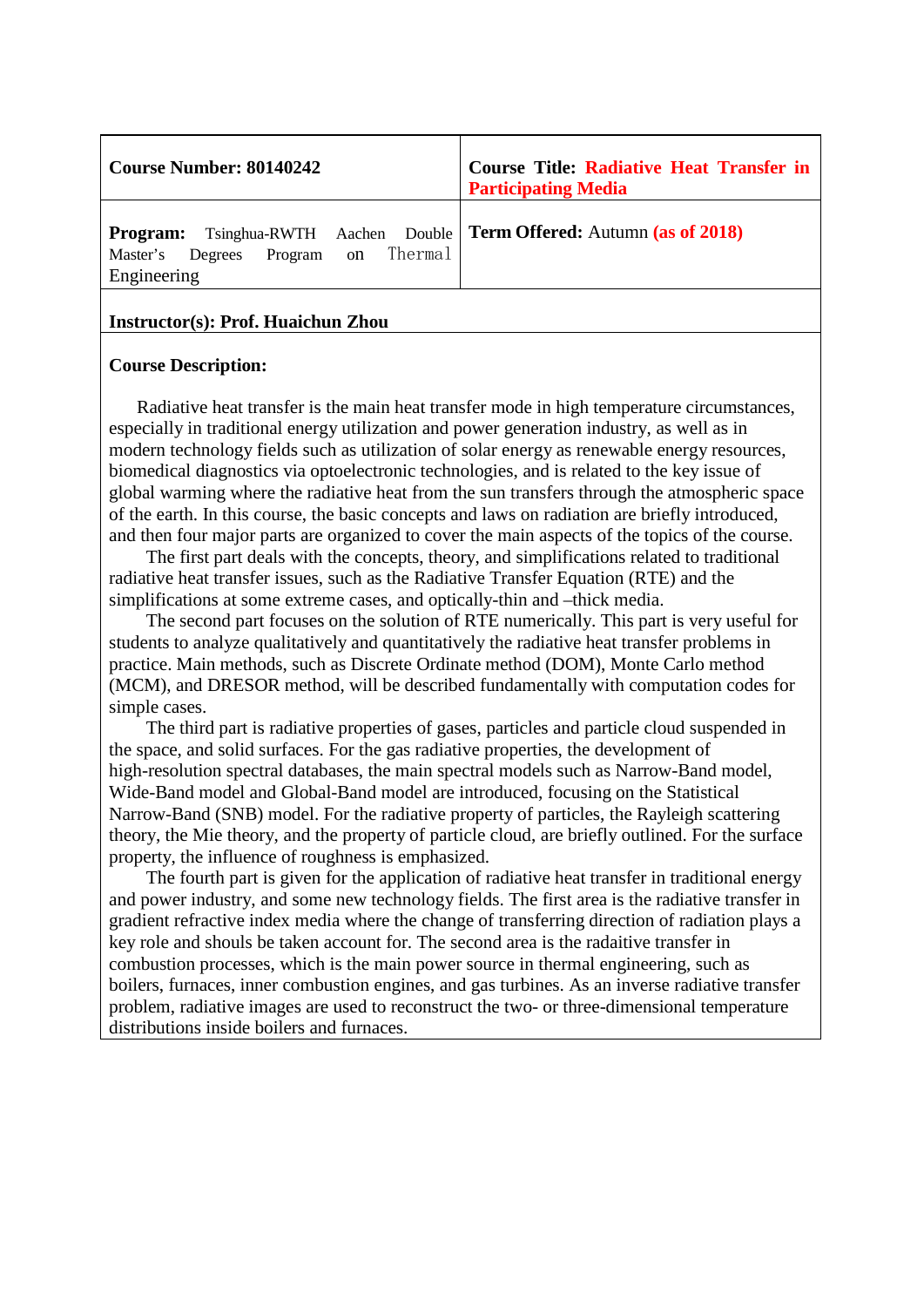| <b>Course Number: 80140262</b> | Course Title: Optimization of Energy<br><b>Systems</b> |
|--------------------------------|--------------------------------------------------------|
| Lecture hours (授课学时): 32       | <b>Credits: 2</b>                                      |
| <b>Term Offered: Autumn</b>    | Instructor(s): Dr. Liu Pei                             |

# **Course Description:**

This course covers state-of-the-art optimization based techniques for energy process synthesis, process design and process operability. Emphasis is placed on mathematical modelling via mixed integer and continuous optimization formulations.

This course will focus on:

- Principles of continuous optimization
- Principles of modelling with integer variables
- Principles of mixed-integer linear and nonlinear optimization
- Applications to:
	- o Energy Systems
	- o Cost-Environmental-Energy Trade-Off Analysis

# **1. Project**

- Weight: **25%** of final mark
- The project should not take more than 8 hours to complete

# **2. Syllabus**

- Introduction to Process Synthesis Decision making in process synthesis: issues and criteria, systematic approaches to process synthesis
- Nonlinear Optimization Basic concepts in optimization: optimal points, feasible region, convexity Unconstrained optimization: optimality conditions, active set strategies, SQP, reduced gradient methods. Application to flow-sheet optimization
- Modelling discrete alternatives Modelling of superstructures: binary variables, prepositional logic Heat exchanger network synthesis
- Mixed-integer programming Mixed-integer linear programming: overview of methods available, branch-and-bound Mixed-integer nonlinear programming: branch-and-bound, Generalized Benders decomposition, Outer-approximation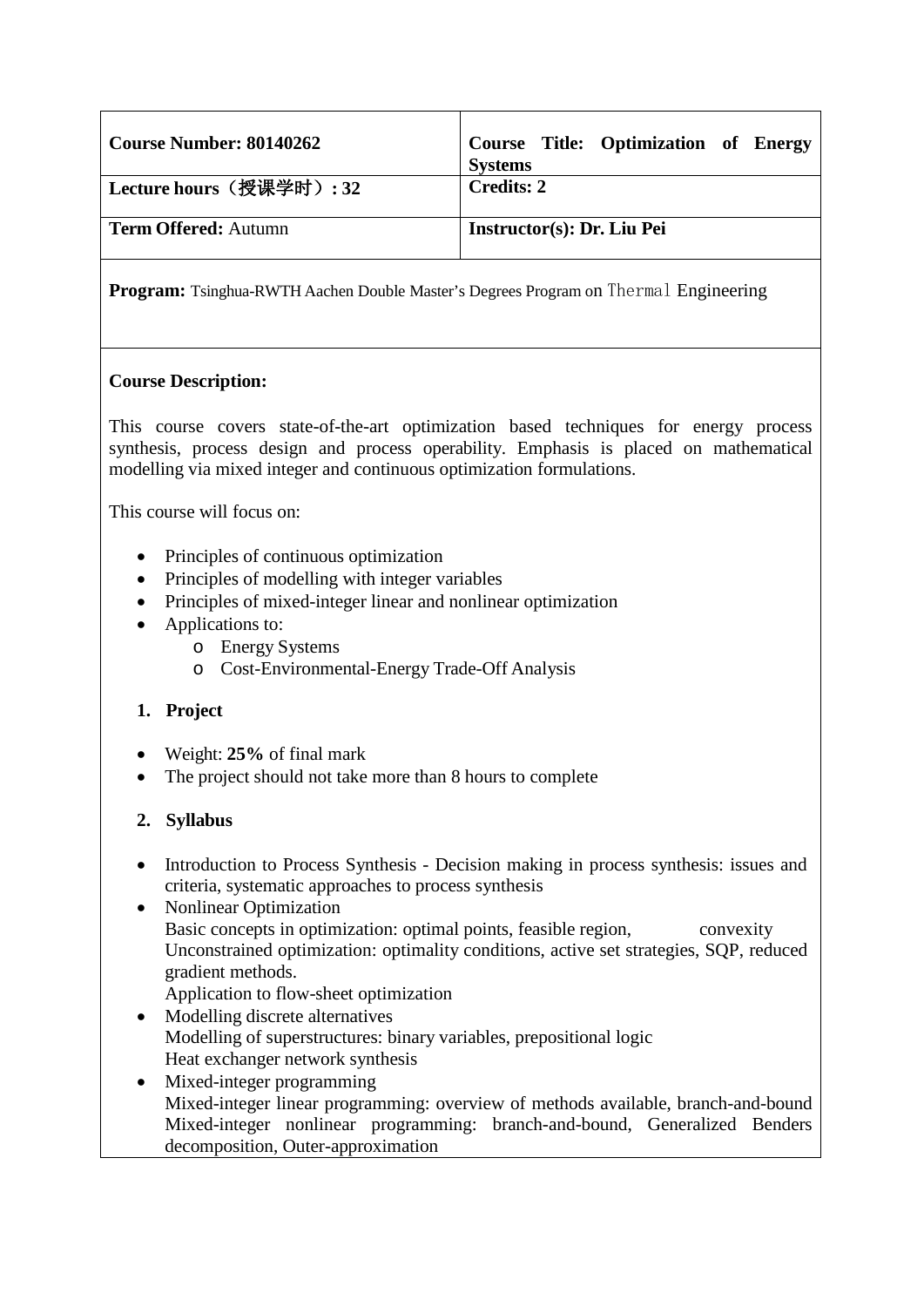| <b>Course Number: 80140272</b>  | Course Title: Utilization Technology of<br><b>Renewable Energy</b> |
|---------------------------------|--------------------------------------------------------------------|
| <b>' Lecture hours(授课学时):32</b> | Credits:2                                                          |
| <b>Term Offered:</b> Spring     | Instructor(s): Dr. Wang Shujuan                                    |

### **Course Description:**

**As we know, the utilization of renewable energy resources play very important role in reducing CO2 emissions. The course will give some fundamental knowledge on renewable energy resources, mainly focuses on solar energy, including:**

- **1. Introduction of renewable energy resources**
- **2. Basic knowledge on solar energy**
- **3. Solar collector**
- **4. Solar thermal utilization**
- **5. Concentrating solar power**
- **6. Solar PV**
- **7. Solar PV/T**

**Also, some energy resources originated from solar energy, as wind and biomass, will be introduced in the course.**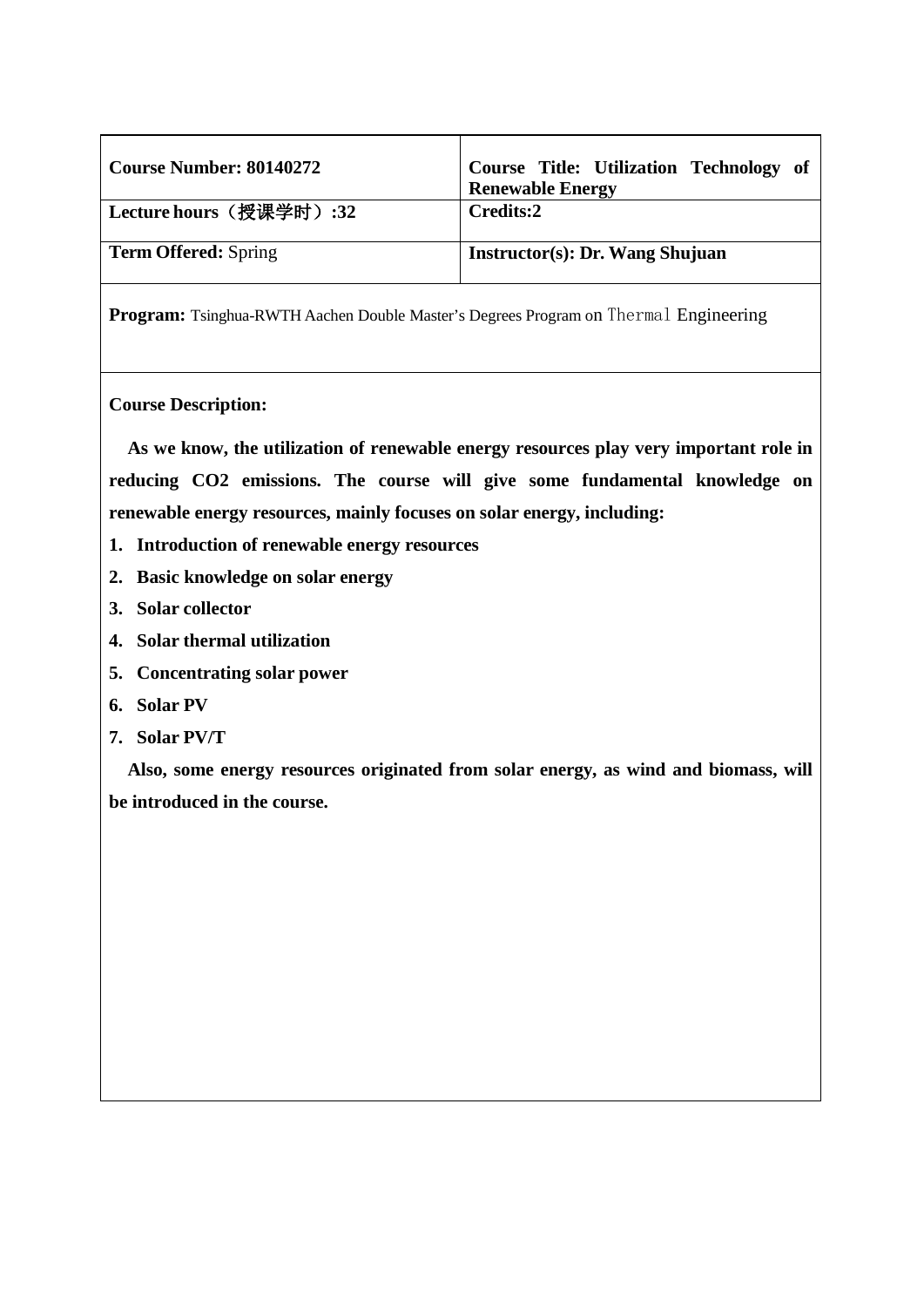| <b>Course Number: 80140292</b> | <b>Course</b> Title:<br><b>Energy</b><br>strategy<br>for<br>sustainable development |
|--------------------------------|-------------------------------------------------------------------------------------|
| Lecture hours(授课学时):32         | Credits:2                                                                           |
| <b>Term Offered:</b> Spring    | Instructor(s): Dr. Ma Linwei                                                        |

#### **Course Description:**

This course aims to teach basic knowledge on regional energy system (from primary energy to demand driver), various energy production and utilization technologies, and method of energy strategic planning and management. The contents mainly include:

- 1) Basic concepts: what is energy? what is energy system? what are the components of energy system and how do they interact with each other? what is sustainable development? what is energy strategy for sustainable development?
- 2) Status quo of global and Chinese energy system: total production and consumption, primary energy mix, energy efficiency, GHG emissions, regional patterns, challenges for sustainable development etc.
- 3) The main components of regional energy system, including:
	- a) Primary energy production and conversion: fossil fuels (oil, gas, coal), nuclear, and renewable energy
	- b) Energy end-use: transportation, buildings and industries
- 4) Methods of energy strategic planning and management, and national energy strategy for sustainable development, including energy strategies and energy policies of China and other main countries
- 5) Methods of energy system analysis: system engineering, energy balance and Sankey diagram, energy-economic analysis, LCA analysis, stakeholder analysis, energy system models etc.
- 6) On-course practices of making energy strategy for sustainable development of China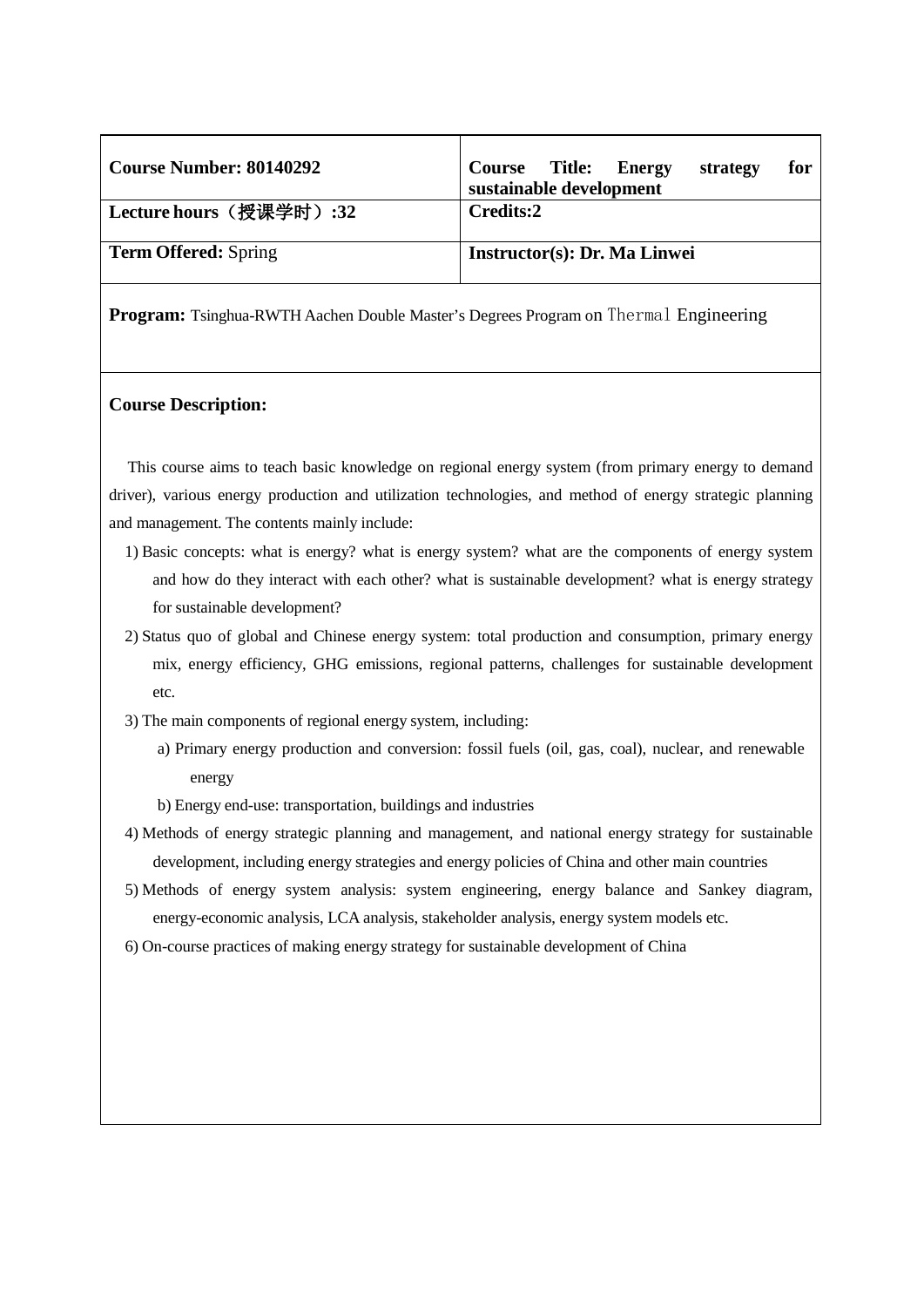| <b>Course Number: 80140313</b> | Course Title: Electrochemical<br><b>Energy</b><br><b>Conversation and Storage</b> |
|--------------------------------|-----------------------------------------------------------------------------------|
| Lecture hours (授课学时):48        | Credits: 3                                                                        |
| <b>Term Offered:</b> Spring    | Instructor(s): Dr. SHI Yixiang                                                    |

### **Course Description:**

This course covers a variety of topics concerning the fundamental principles and technologies in the field of electrochemical energy conversion and storage. The course focuses on basic principles, thermodynamics; reaction kinetics; transport phenomenon and the electrochemical characterization with regards to DC techniques (controlled potential, controlled current) and AC techniques (voltammetry and impedance spectroscopy). Also the course introduce the applications of theory and experimental methods in the aspects of typical electrochemical energy conversion and storage technologies, such as fuel cells, electrolysis, batteries, super capacitors. In addition, the application of the energy conversion and storage unit in a system, especially considering the distributed power generation systems by merging the renewable energy and fossil energy.

| Course No.   | <b>Contents</b>                                                                                                       |
|--------------|-----------------------------------------------------------------------------------------------------------------------|
|              | <b>Overview &amp; Introduction</b>                                                                                    |
| $\mathbf{1}$ | Basic physics of electrochemical cells, Faraday's law, principles of<br>electrochemical energy conversion and storage |
|              | <b>Electrochemical Thermodynamics (I)</b>                                                                             |
|              | Interface and phase potential<br>a.                                                                                   |
| $\mathbf{2}$ | Gibbs free energy<br>b.                                                                                               |
|              | Nernst equation and open circuit voltage<br>$\mathbf{c}$ .                                                            |
|              | <b>Electrochemical Thermodynamics (II)</b>                                                                            |
| 3            | Concentration cells<br>$a_{-}$                                                                                        |
|              | b. Introduction to statistical electrochemical thermodynamics                                                         |
|              | <b>Electrochemical Thermodynamics (III)</b>                                                                           |
| 4            | <b>Group Discussions</b>                                                                                              |
|              | Topics: Thermodynamics in fuel cells, electrolysis cell, batteries and                                                |
|              | capacitors                                                                                                            |
|              | <b>Electrochemical Reaction Kinetics(I)</b>                                                                           |
|              | a. Mass action kinetics                                                                                               |
| 5            | b. Elementary reaction                                                                                                |
|              | c. Homogenous reaction kinetics                                                                                       |
|              | d. Collision theory                                                                                                   |
|              | e. Reaction kinetics formulation based on collision theory                                                            |
|              | <b>Electrochemical Reaction Kinetics(II)</b>                                                                          |
|              | Heterogeneous reaction kinetics<br>a.                                                                                 |
| 6            | b. Elementary species thermodynamic characteristics                                                                   |
|              | Sticking coefficient<br>$c_{\cdot}$                                                                                   |
|              | d. Activation energy and reaction rate                                                                                |
|              | <b>Electrochemical Reaction Kinetics(III)</b>                                                                         |
| 7            | Electrode potential<br>a.                                                                                             |
|              | b. Butler-volmer equation, Tafel equation                                                                             |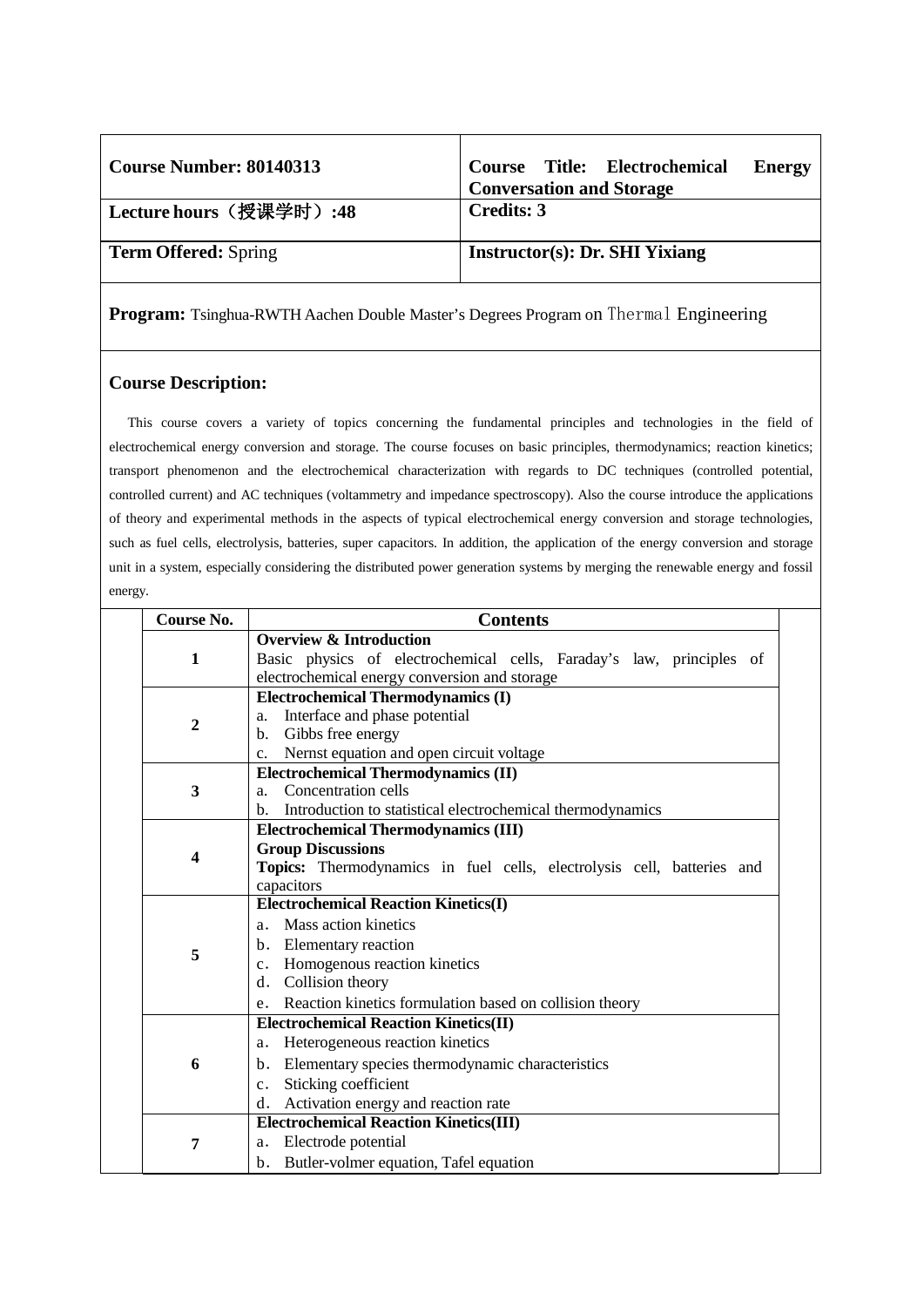| Interface electrochemical reaction kinetics                                   |
|-------------------------------------------------------------------------------|
|                                                                               |
| Quantum basis of electrode reactions                                          |
| <b>Electrochemical Reaction Kinetics(IV)</b>                                  |
|                                                                               |
| Topics: Electrochemical reaction kinetics in fuel cells, electrolysis cell,   |
| batteries and capacitors. Especially considering hydrocarbon fuel electro     |
|                                                                               |
| Transport phenomenon(I): Charge Transfer                                      |
|                                                                               |
|                                                                               |
|                                                                               |
|                                                                               |
|                                                                               |
| <b>Transport phenomenon(II): Momentum and Mass Transport</b>                  |
|                                                                               |
|                                                                               |
|                                                                               |
| Homogenous reaction-diffusion coupling                                        |
| Mathematical formulation, optimization strategy                               |
| <b>Transport phenomenon(III): Heat Transfer</b>                               |
| Thermal sink and source in electrochemical system                             |
|                                                                               |
|                                                                               |
|                                                                               |
|                                                                               |
| Topics: Design and optimization strategies of transport processes             |
|                                                                               |
| Steady state measurement: DC polarization curve                               |
|                                                                               |
|                                                                               |
| In-situ measurement: Raman, FTIR spectra                                      |
| Electrochemical energy conversion and storage system                          |
|                                                                               |
| Battery and supercapcitor system for energy storage                           |
|                                                                               |
|                                                                               |
|                                                                               |
|                                                                               |
| Proposed topic: novel electrochemical conversion and storage technologies     |
| Report contents: Background, literature review, principles, process scheme    |
| description, evaluations and comments on proposed technology routes           |
|                                                                               |
| Assessment indicator: innovativeness, practicability and understanding of the |
| fundamentals in electrochemical conversion and storage processes              |
|                                                                               |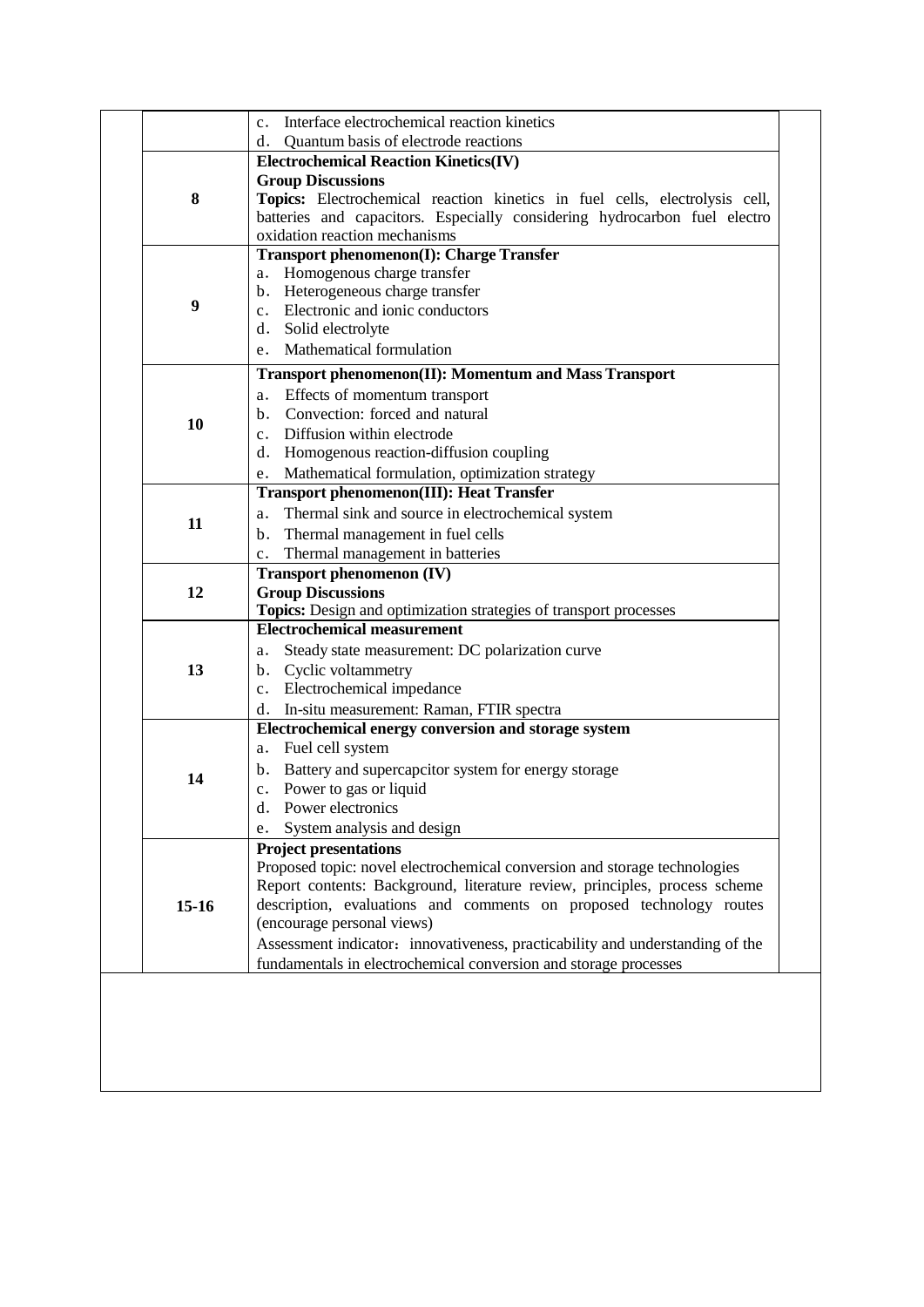| <b>Course Number: 80140333</b>                                                                                            | <b>Course Title:</b>        |
|---------------------------------------------------------------------------------------------------------------------------|-----------------------------|
|                                                                                                                           | <b>Combustion Chemistry</b> |
| <b>Program:</b> Tsinghua-RWTH Aachen Double<br>Program on Thermal   Term Offered: Fall<br>Master's Degrees<br>Engineering |                             |
| Instructor(s): Prof You Xiaoging                                                                                          |                             |

### **Instructor(s): Prof. You, Xiaoqing**

|  | Lecture hours (授课学时): 48 | Credits: 3 |
|--|--------------------------|------------|
|--|--------------------------|------------|

### **Course Description:**

This course is to provide students with the understanding of the fundamental and application of combustion chemistry with topics ranging from a review of thermodynamics, thermochemical properties, basic quantum and statistical mechanics, reaction mechanisms and modeling, transition state theory, combustion kinetic model development and validation, fundamental combustion experiments, to surrogate fuels and kinetic mechanism for practical fuels. The Course focuses on the development, validation and analysis of the combustion kinetic models, which will help students advance the understanding of combustion at molecular level and learn the frontier of the combustion kinetic research.

1. Introduction (2)

- 2. Basic concepts in quantum chemistry and statistical mechanics (6)
	- 2.1 Valence bond theory and molecular orbital theory
	- 2.2 Chemical bonds in organic molecules
	- 2.3 Group additivity and bond energy
	- 2.4 Statistical mechanics description of thermochemical properties
- 3. Chemical kinetics and reaction rate rules (8)
	- 3.1 Chemical reaction rate (reaction type, the law of mass action, chain reaction, the Arrhenius law)
	- 3.2 Chemical reaction mechanism (explosion limit of hydrogen, NTC behavior)
	- 3.3 Collision theory
		- 3.4 Transition state theory
	- 3.5 Unimolecular reaction and RRKM theory
- 4. Combustion kinetic model development (8)
	- 4.1 Reaction network (low temperature, high temperature)
	- 4.2 Reaction rate determination
	- 4.3 Thermal database and transport database
	- Mid-termexam
- 5. Combustion kinetic model validation homogeneous systems (6)
	- 5.1 Jet-stirred reactor
		- 5.2 Flow reactor
	- 5.3 Shock tube/ Rapid compression machine
- 6. Combustion kinetic model validation non-homogeneous systems (8)
	- 5.4 Premixed flame
	- 5.5 Coflow / counterflow nonpremixed flame
	- 5.6 Combustion bomb
	- 5.7 Experiments for elementary chemical steps
- 7. Combustion kinetic mechanisms for practical fuels (10)
	- 7.1 Surrogate fuels
		- 7.2 C0-C4 core mechanism
		- 7.3 Kinetic mechanism for surrogate fuels
		- 7.4 Kinetic mechanism for biofuels
		- 7.5 Kinetic model for pollutant formation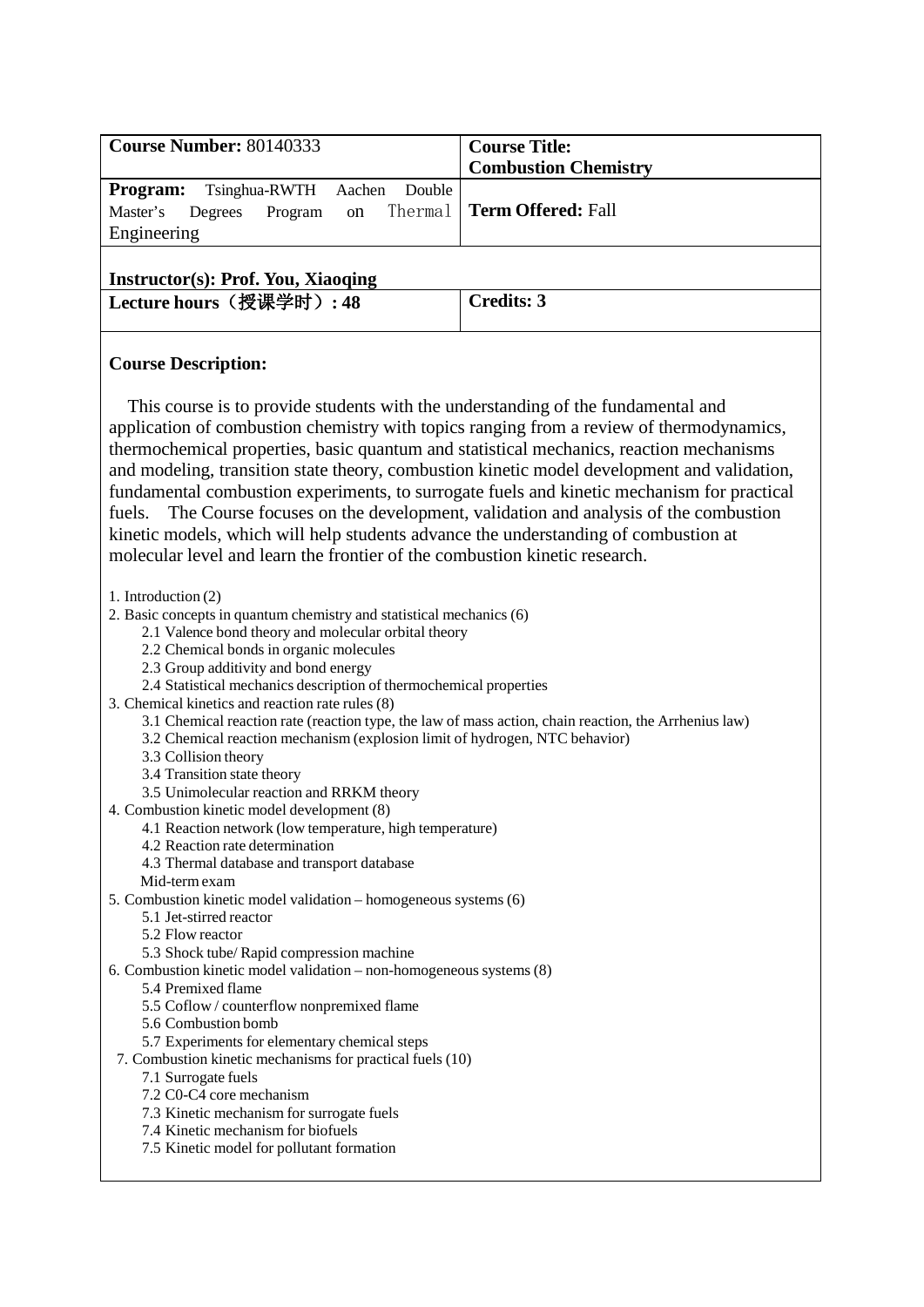| <b>Course Number: 80140342</b>           | <b>Course Title: Combustion Physics I</b> |
|------------------------------------------|-------------------------------------------|
| Program:                                 | <b>Term Offered:</b> Spring               |
| <b>Instructor(s): Prof. Chung K. Law</b> |                                           |
| Lecture hours (授课学时): 32                 | <b>Credits: 2</b>                         |
| <b>Course Description:</b>               |                                           |

Combustion Physics I is about the fundamentals of combustion science, including the introduction/review of chemical thermodynamics, kinetics and transport phenomena; derivations of conservation equations of combustion system, theory of non-premixed and premixed flames, as well as the flame structure analysis.

### 1. Introduction

- 1.1 Combustion phenomena and fundamentals
- 1.2 Scientific disciplines comprising combustion
- 1.3 Course schedule
- 2. Review of chemical thermodynamics and kinetics
	- 2.1 Thermodynamics: chemical equilibrium, thermodynamics laws, adiabatic flame temperature
	- 2.2 Kinetics: Arrhenius law, reaction rate theory, chain reaction
- 3. Transport phenomena
	- 3.1 Diffusion coefficient: from phenomenology to kinetics
	- 3.2 Schmidt / Prandtl / Lewis numbers
- 4. Conservation equations
	- 4.1 Derivation of conservation equations
	- 4.2 Coupling function
	- 4.3 Reaction sheet assumption
	- 4.4 Revisit adiabatic flame temperature
- 5. Nonpremixed flames
	- 5.1 Chambered flame
	- 5.2 Burke-Schumann flame
	- 5.3 Vaporization
	- 5.4 Droplet burning
- 6. Premixed flames
	- 6.1 Rankine-Hugoniot relation, deflagration and detonation
	- 6.2 Flame structure
	- 6.3 Asymptotic analysis and flame speed
- 7. Asymptotic structure of flames
	- 7.1 Structure of premixed flames
	- 7.2 Structure of nonpremixed flames
	- 7.3 A unified structure of flames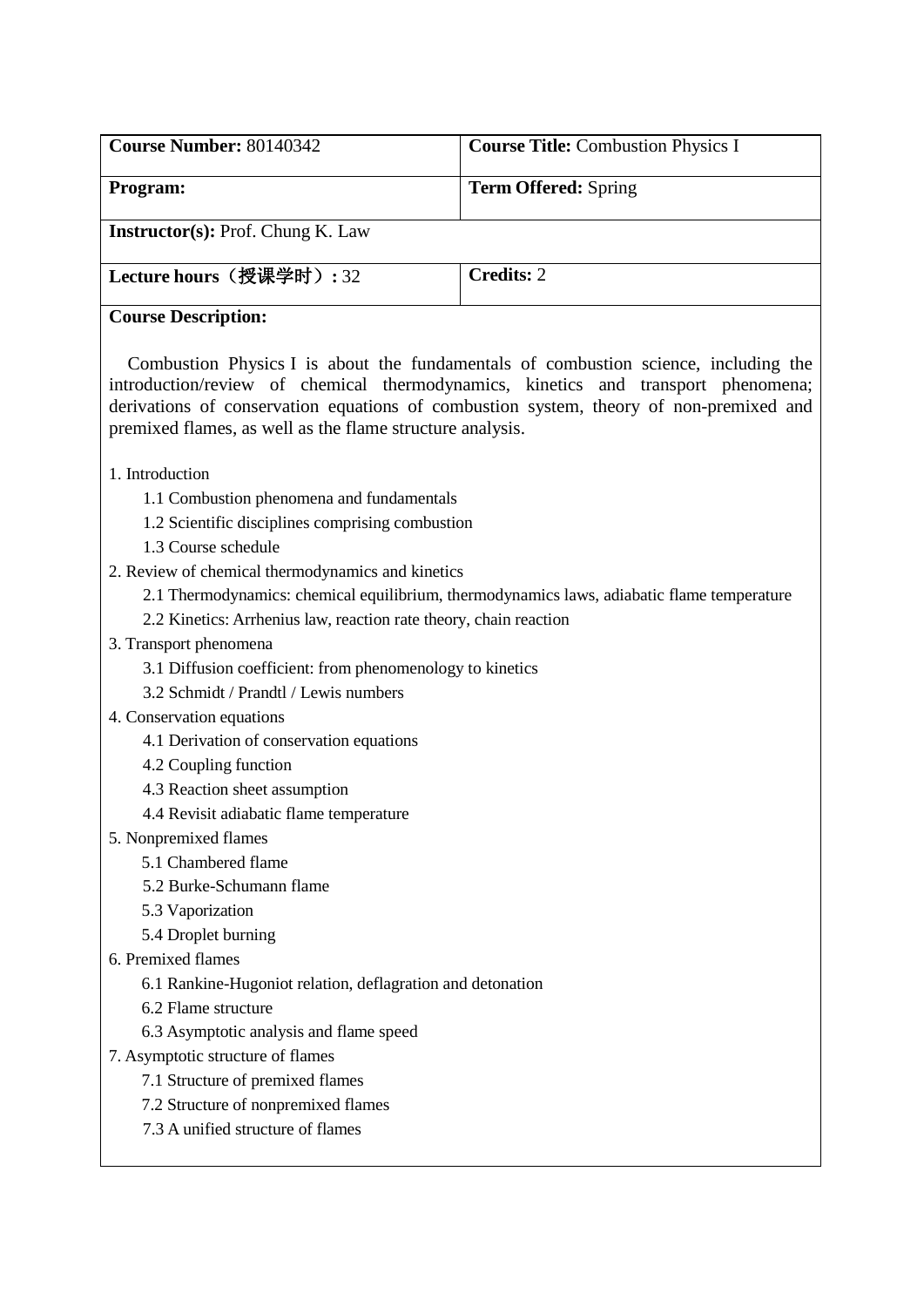| <b>Course Number: 80140352</b>           | <b>Course Title:</b> Combustion Physics II |
|------------------------------------------|--------------------------------------------|
| <b>Program:</b>                          | <b>Term Offered: Fall</b>                  |
| <b>Instructor(s): Prof. Chung K. Law</b> |                                            |
| Lecture hours (授课学时): 32                 | <b>Credits: 2</b>                          |

Combustion Physics II is concentrated in the theoretical modeling and analysis of different combustion phenomena: i.e., the flammability, extinction and stabilization of flames; aerodynamics of flames involving stretch and stabilities; and flames in different fluid environments including turbulent flows, boundary layer flows, two-phase flows and supersonic flows.

- 1. Introduction
	- 1.1 Introduction of different combustion phenomena
	- 2.2 Review of Combustion Physics I
	- 2.3 Course schedule
- 2. Limit phenomena
	- 2.1 Flammability and explosion limit
	- 2.2 Extinction
	- 2.3 Flame stabilization
- 3. Aerodynamics of laminar flames
	- 3.1 Flame stretch: stretch rate, phenomenology and analyses
	- 3.2 Flame instability: cellular instability and pulsating instability
- 4. Combustion in turbulent flows
	- 4.1 Introduction of turbulence
	- 4.2 Diagram of turbulent flame
	- 4.3 Turbulent flame speed
	- 4.4 Simulation of turbulent flame
- 5. Combustion in boundary layer flows
	- 5.1 Assumptions and governing equations
	- 5.2 Blasius flow
	- 5.3 Ignition and stabilization
	- 5.4 Jet flow: height, stabilization and blow off
- 6. Combustion in two-phase flows
	- 6.1 Droplet combustion
	- 6.2 Fuel vapor accumulation
	- 6.3 Droplet collision
	- 6.4 Spray combustion
	- 6.5 Solid particle combustion and material synthesis
- 7. Combustion in supersonic flows
	- 7.1 Supersonic flows and sound wave
	- 7.2 Rankine-Hugoniot relation and Chapman Jouguet detonation
	- 7.3 ZND structure of detonation waves
	- 7.4 Detonation instability and initiation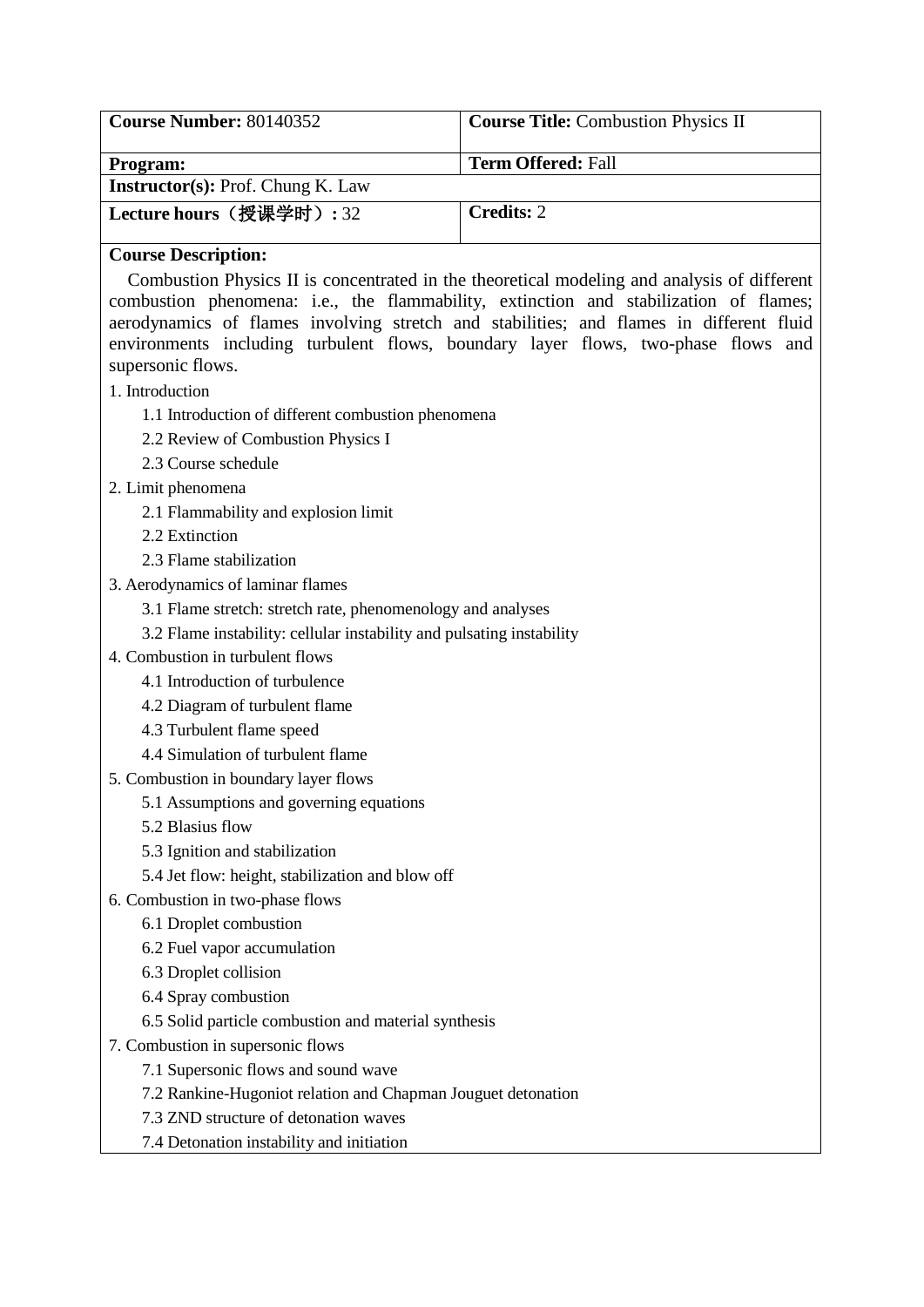| Course Number: 80140363                                                                                                                                                                                                                                                                                                                                                                                                                                                                                                                                                                                                                                                                                                                                                                                                                                                                                                                                                                                                                                                                                                                                                                                                                     | <b>Course Title:</b><br>Physics of Gases and Non-equilibrium<br>Phenonena                                                                                                 |
|---------------------------------------------------------------------------------------------------------------------------------------------------------------------------------------------------------------------------------------------------------------------------------------------------------------------------------------------------------------------------------------------------------------------------------------------------------------------------------------------------------------------------------------------------------------------------------------------------------------------------------------------------------------------------------------------------------------------------------------------------------------------------------------------------------------------------------------------------------------------------------------------------------------------------------------------------------------------------------------------------------------------------------------------------------------------------------------------------------------------------------------------------------------------------------------------------------------------------------------------|---------------------------------------------------------------------------------------------------------------------------------------------------------------------------|
| Program:<br>Double<br>Tsinghua-RWTH<br>Aachen<br>Thermal<br>Master's<br>Degrees<br>Program<br>on<br>Engineering                                                                                                                                                                                                                                                                                                                                                                                                                                                                                                                                                                                                                                                                                                                                                                                                                                                                                                                                                                                                                                                                                                                             | <b>Term Offered: Fall</b>                                                                                                                                                 |
| Instructor(s): Prof. Xu, Haitao                                                                                                                                                                                                                                                                                                                                                                                                                                                                                                                                                                                                                                                                                                                                                                                                                                                                                                                                                                                                                                                                                                                                                                                                             |                                                                                                                                                                           |
| Lecture hours (授课学时): 48                                                                                                                                                                                                                                                                                                                                                                                                                                                                                                                                                                                                                                                                                                                                                                                                                                                                                                                                                                                                                                                                                                                                                                                                                    | <b>Credits: 3</b>                                                                                                                                                         |
| <b>Course Description:</b>                                                                                                                                                                                                                                                                                                                                                                                                                                                                                                                                                                                                                                                                                                                                                                                                                                                                                                                                                                                                                                                                                                                                                                                                                  |                                                                                                                                                                           |
| This course covers the physical foundation and mathematical treatment that lead to<br>continuum descriptions of flows of microscopically discrete particles, including both<br>molecules and inelastic hard spheres. Materials taught include introductory kinetic theory,<br>molecular velocity distribution at equilibrium (Maxwellian distribution), molecular collisions<br>and the mean free path, molecular transport, non-equilibrium kinetic theory, the Boltzmann<br>equation, binary collisions and collision integrals, the Chapman-Enskog solution of the<br>Boltzmann equation, successive approximations, Euler Equation, Navier-Stokes equation,<br>transport coefficients.                                                                                                                                                                                                                                                                                                                                                                                                                                                                                                                                                  |                                                                                                                                                                           |
| Chapter 1: Introduction of the course<br>1.1 Objectives, contents, evaluation, etc.<br>1.2 Review of mathematical tools<br>Chapter 2: Introductory kinetic theory<br>2.1 Distribution of molecular velocity function<br>2.2 Flow of molecular properties<br>2.3 Pressure, temperature and internal energy<br>Chapter 3: Boltzmann equation<br>3.1 Derivation of Boltzmann equation<br>3.2 Molecular encounters and dynamics of binary collision<br>Chapter 4: Introduction of molecular transport<br>4.1 Mean free path, collision frequency and persistence of velocity<br>4.3 Elementary theories of the transport phenomena<br>Chapter 5: The non-uniform state of a simple gas<br>5.1 General method of solution of Boltzmann equation<br>5.2 The first approximation, Euler equation<br>5.3 The second approximation, Navier-Stokes equation<br>Chapter 6: Transport phenomena<br>6.1 Transport coefficients: shear and bulk viscosity<br>6.2 Transport coefficient: thermal conductivity<br>6.3 Transport coefficients: comparison of theory with experiment<br>Chapter 7: Gas mixture (6)<br>7.1 Gas mixture at equilibrium (1)<br>7.2 The non-uniform state of a gas mixture (2)<br>7.3 Transport coefficients of a gas mixture (3) | molecular model, velocities, the distribution of molecular velocities, mean values<br>3.3 Equilibrium solution of Boltzmann equation and Maxwellian velocity distribution |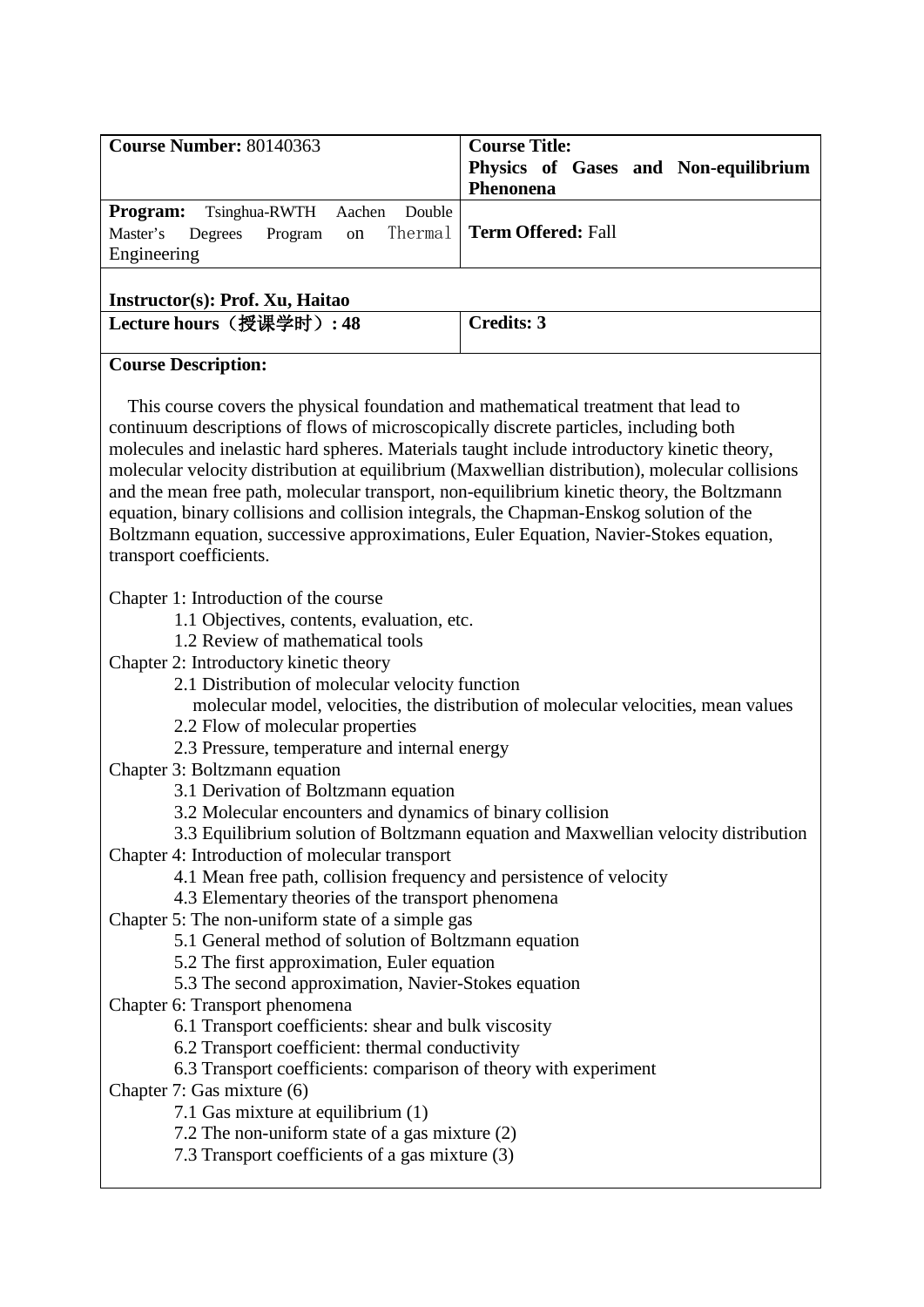| <b>Program:</b> Tsinghua-RWTH Aachen Double<br>Program on Thermal   Term Offered: Spring<br>Master's Degrees<br>Engineering | <b>Course Number: 80140373</b> | <b>Course Title:</b><br><b>Experimental Techniques for Physics of</b><br><b>Fluids</b> |
|-----------------------------------------------------------------------------------------------------------------------------|--------------------------------|----------------------------------------------------------------------------------------|
|                                                                                                                             |                                |                                                                                        |

### **Instructor(s): Prof. Sun, Chao, Prof. Xu, Haitao**

| Lecture hours (授课学时): 48 |  | <b>Credits: 3</b> |
|--------------------------|--|-------------------|

# **Course Description:**

Advanced experimental techniques for flow measurements are introduced based on the "measurement quantities and measurement processes" in physics of fluids. These techniques to be discussed in the course include digital image analysis, high-speed imaging, particle image velocimetry, Laser-Doppler anemometry, hot-wire anemometry, particle tracking and micro/nano-PIV. In the lectures, principles and specific advantages and limitations of the techniques will be discussed. This knowledge will be taught in lectures and deepened with research articles and homework questions. Following the lectures, hands-on experiments will be organized. In groups of two students, a specific measurement problem will be solved with one of the techniques presented in the course. The participants design the experiment, write a concise report and prepare a presentation on their work. Grades will be given on the written report (30%), the presentation (40%) and the handed in homework (30%). The general outline of the course is as follows:

- 1. Introduction of the course
	- 1.1. Objectives
	- 1.2. Content
	- 1.3. Examples
	- 1.4. Grades
- 2. Digital imaging analysis and high-speed imaging
	- 2.1. Capillarity phenomena
	- 2.2. Digital imaging analysis
	- 2.3. High-speed imaging
- 3. Measurements of complex flows
	- 3.1. Thermal Anemometry
	- 3.2. Laser Doppler Velocimetry
	- 3.3. Particle Image Velocimetry
- 4. Journal club I
	- 4.1. Presentations from students on research articles
- 5. High-speed Particle Tracking Velocimetry
	- 5.1. Motion of particles, droplets and bubbles in complex flows
	- 5.2. Distribution of particles, droplets and bubbles in flows
	- 5.3. Velocity and acceleration measurements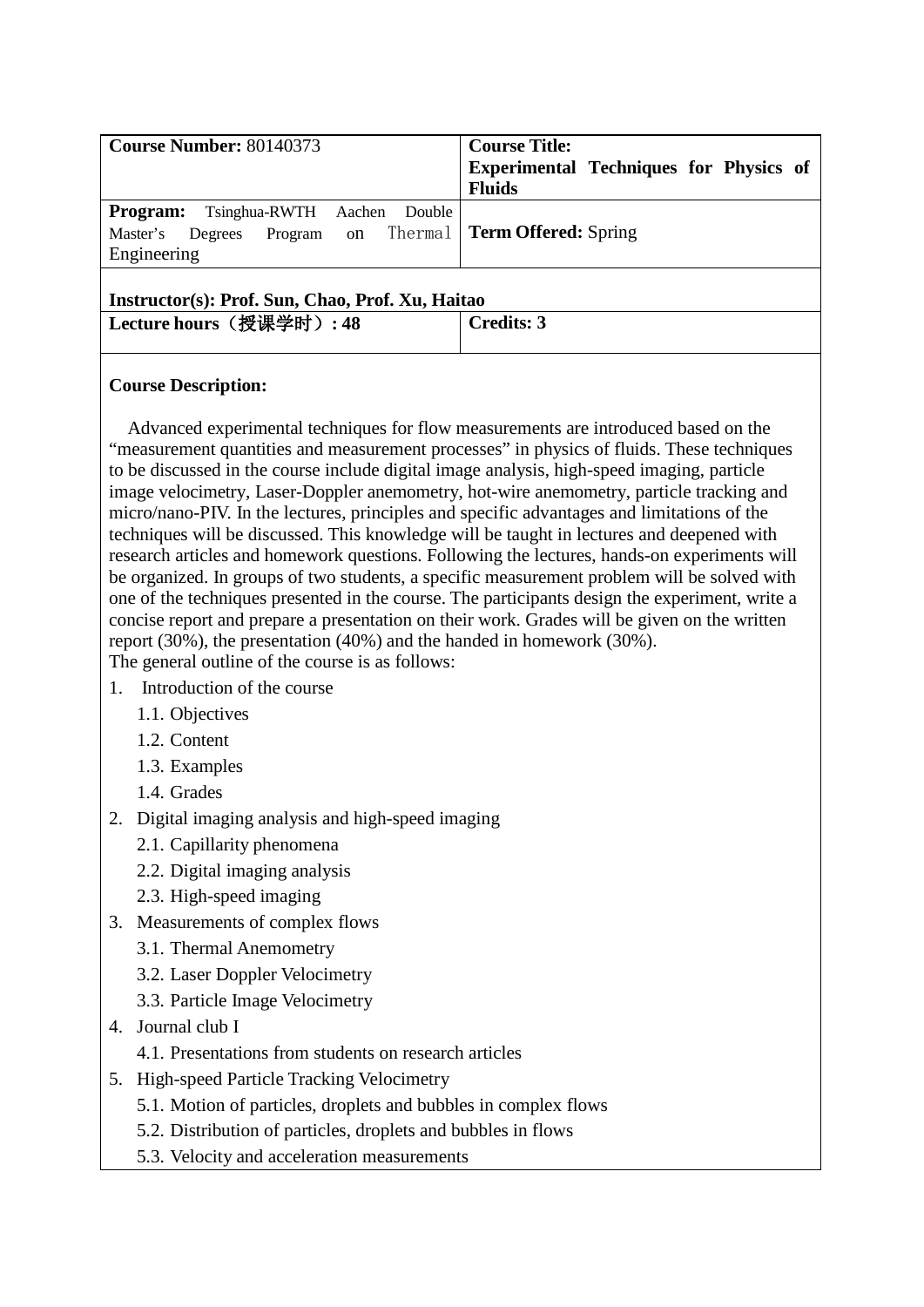- 6. Measurements of Microfluidics
	- 6.1. Special aspects of microfluidics
	- 6.2. Measurement techniques (microPIV and others)
- 7. Measurements of convective heat transfer
	- 7.1. Global heat transfer
	- 7.2. Local heat transfer
- 8. Journal club II and project design
	- 8.1. Project design

# 9. Project

- 9.1. Experiment and data analysis: experiment 1, experiment 2
- 9.2. Presentation
- 9.3. Report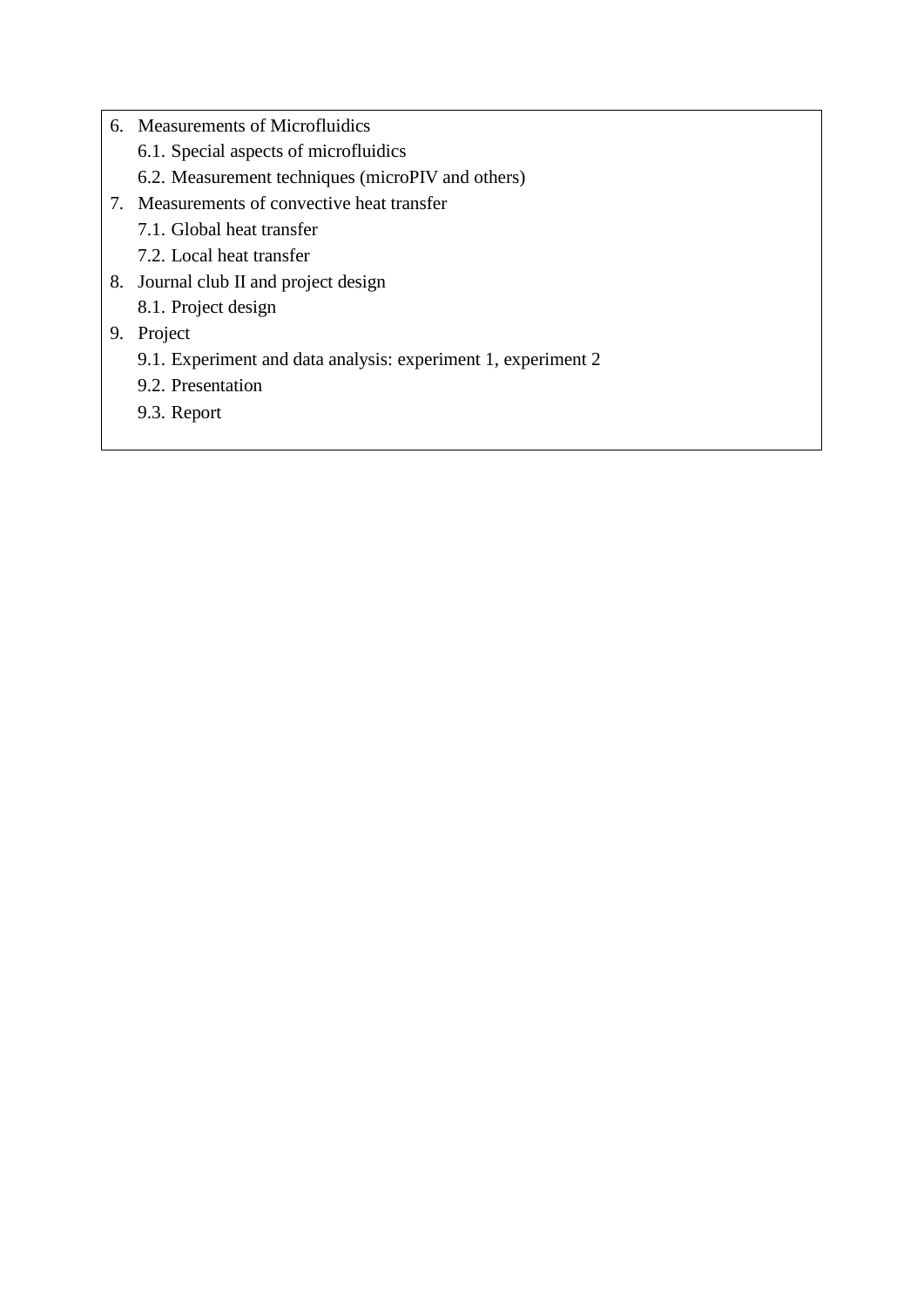| <b>Course Number: 80140383</b>                    | <b>Course Title:</b>          |
|---------------------------------------------------|-------------------------------|
|                                                   | <b>Combustion Diagnostics</b> |
| Double<br>Tsinghua-RWTH Aachen<br><b>Program:</b> |                               |
| Master's Degrees Program on Thermal Engineering   | <b>Term Offered:</b> Spring   |
|                                                   |                               |
| Instructor(s): Prof. Chao, Xing                   |                               |
| Lecture hours (授课学时): 48                          | Credits: 3                    |
|                                                   |                               |
|                                                   |                               |

The main content of the course is based upon different types of interactions between radiation (light) with matter (gas molecules, atoms, or particles), which includes fundamental theories of molecular spectroscopy, theory and methods for laser-based combustion diagnostics, and molecular beam mass spectroscopy. Different light-matter interaction usually includes energy transfer and transitions between the quantum energy levels. Considering the knowledge background of the potential audience, who will mostly be graduate students from thermal engineering, the course with first establish concepts for quantized energy based on a brief review of quantum mechanics, and introduce the distribution and transition mechanisms between the different energy levels for different types of molecules. This will lead to the characteristics and main components of the molecular spectra, and furthermore the relationship between the gas condition and the resulted spectra, which will be used to interpret information in the data analysis of the measurement. Based on the need for experimental realization, the course will also introduce fundamentals of common opto-electrical devices, such as lasers and optical detector, and study the theory and application of combustion diagnostic methods through hands-on lab experiments. The general outline of the course is as following:

- 1. Introduction
	- 1.1 Overview for combustion diagnostics
	- 1.2 Different class of methods (optical and probing methods)
- 2. Molecular spectra and energy levels
	- 2.1 Rotational spectra
	- 2.2 Ro-vibrational spectra
	- 2.3 Electronic spectra
- 3. Absorption/Emission spectroscopy
	- 3.1 Quantitative absorption and emission
	- 3.2 Lineshapes
	- 3.3 Quantitative measurements of absorption spectra
- 4. Laser induced fluorescence
	- 4.1 Two-level model
	- 4.2 Modifications of the two-level model
	- 4.3 Extension to two dimensions (PLIF)
	- 4.4 LIF applications
- 5. Rayleigh and Raman spectroscopy
	- 5.1 Light scattering
	- 5.2 Rotational and vibrational Raman spectra
	- 5.3 Introduction to experimental systems and application examples
- 6. Spectroscopy equipment and other laser-based diagnostic methods